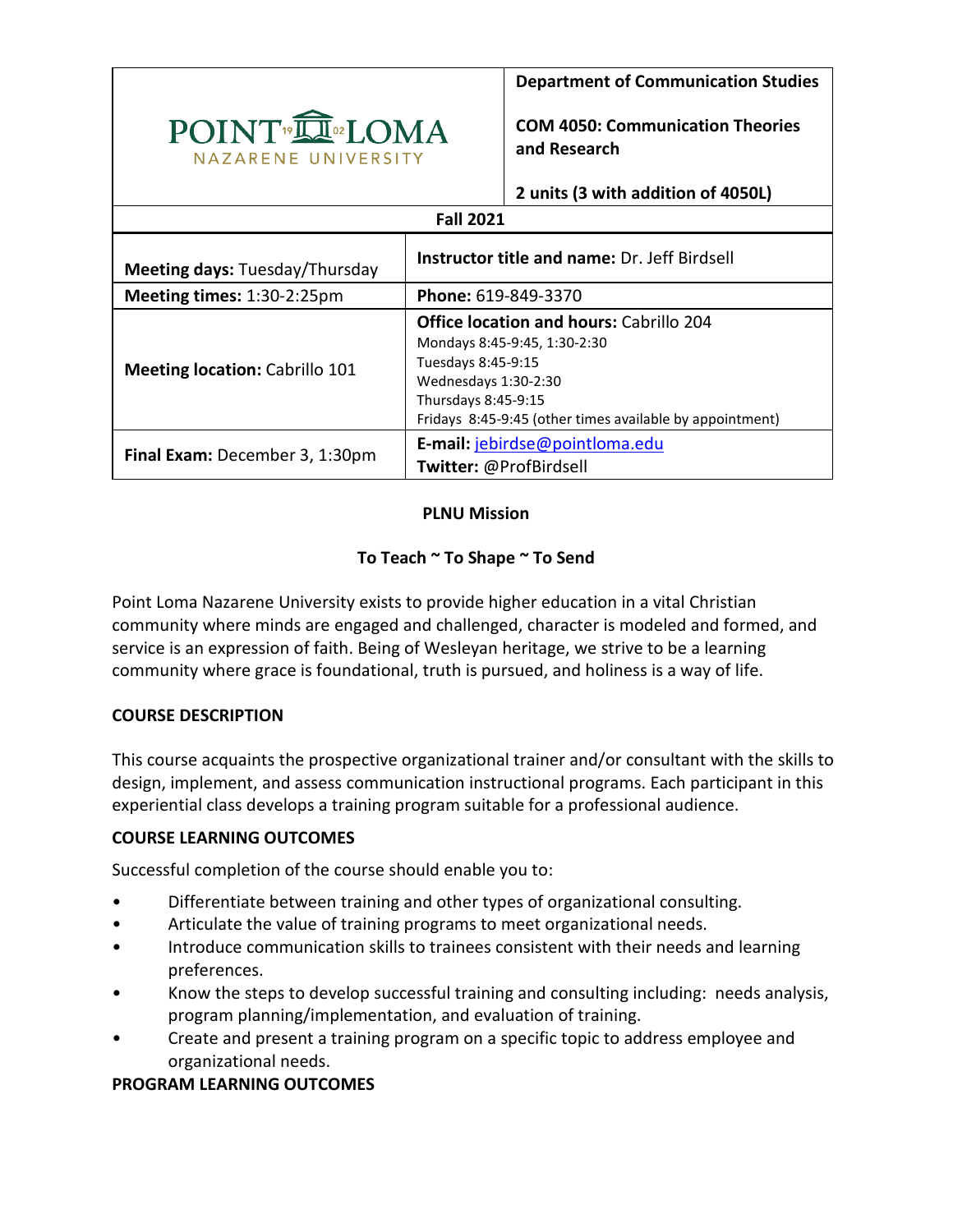As a required course for a degree in Managerial and Organizational Communication, this course will contribute to the following PLOs

• Develop a sophisticated understanding of communication as the negotiation of meaning.

- Display communication competence both verbally and nonverbally in interpersonal, small group, organizational, and intercultural contexts.
- Formulate a thesis, organize a complex idea, and support it with appropriate evidence using proper grammar and punctuation.
- Demonstrate an ability to present themselves in a professional manner including resume, interview skills, and presentations.
- Demonstrate an understanding and ability to work collaboratively in a group.
- Analyze and conduct original communication research (quantitative and qualitative) using scholarly journals, data bases, and collecting and analyzing empirical data.
- Demonstrate an understanding of basic theoretical concepts relative to organizational behavior including scientific management, systems theory, and organizational culture.
- Integrate a Christian perspective of values and ethics in their communication in interpersonal, small group organizational and intercultural contexts.
- Develop an awareness of multiple approaches to leadership and develop a personal leadership philosophy.

# **REQUIRED TEXTS AND RECOMMENDED STUDY RESOURCES**

Beebe, S. A., Mottet, T. P., & Roach, K. D. (2013). Training and development: Communicating for success (2<sup>nd</sup> ed.). Boston, MA: Pearson.

# **ASSESSMENT AND GRADING**

During the course of the semester you will be responsible for the following written assignments. See the descriptions below and the detailed instructions provided in Canvas for more details.

| <b>Assignment Distribution:</b>     |               | Grade Scale |    |                          |      |             |                          |     |
|-------------------------------------|---------------|-------------|----|--------------------------|------|-------------|--------------------------|-----|
| <b>Needs Analysis</b>               | 5% (25 pts)   |             |    | Percentage               |      | Points      |                          |     |
| <b>Task Analysis Summary</b>        | 5% (25 pts)   | A           | 93 | $\blacksquare$           | 100  | 465         |                          | 500 |
| <b>Instructional Objectives</b>     | 5% (25 pts)   | $A-$        | 90 | $\overline{\phantom{a}}$ | 92.9 | 450         | $\blacksquare$           | 464 |
| Set Induction & Closure Kit         | 5% (25 pts)   | $B+$        | 87 | $\overline{\phantom{a}}$ | 89.9 | 435         |                          | 449 |
| <b>Content Summary</b>              | 10% (50 pts)  | B           | 83 | $\overline{\phantom{a}}$ | 86.9 | 415         |                          | 434 |
| <b>Content Activation Plan</b>      | 20% (100 pts) | $B -$       | 80 | -                        | 82.9 | 400         | $\blacksquare$           | 414 |
| Assessments                         | 5% (25 pts)   | C+          | 77 | $\blacksquare$           | 79.9 | 385         | $\blacksquare$           | 399 |
| Experiential Activity/Group         |               | C           | 73 |                          | 76.9 | 365         |                          | 384 |
| Discussion                          | 10% (50 pts)  |             |    | $\blacksquare$           |      |             | $\blacksquare$           |     |
| Participant's Guide, Handouts,      |               | $C -$       | 70 | $\blacksquare$           | 72.9 | 350         | $\blacksquare$           | 364 |
| & Presentation Aids                 | 20% (100 pts) | D+          | 67 | $\overline{\phantom{a}}$ | 69.9 | 335         | $\blacksquare$           | 349 |
| <b>Training Module Presentation</b> | 10% (50 pts)  | D           | 63 | $\overline{\phantom{a}}$ | 66.9 | 315         | $\overline{\phantom{0}}$ | 334 |
| Client Feedback                     | 3% (15 pts)   | D-          | 60 | $\overline{\phantom{a}}$ | 62.9 | 300         | -                        | 314 |
| Who's Next Proposal                 | 2% (10 pts)   | F           | 0  | $\blacksquare$           | 59.9 | $\mathbf 0$ |                          | 299 |
|                                     |               |             |    |                          |      |             |                          |     |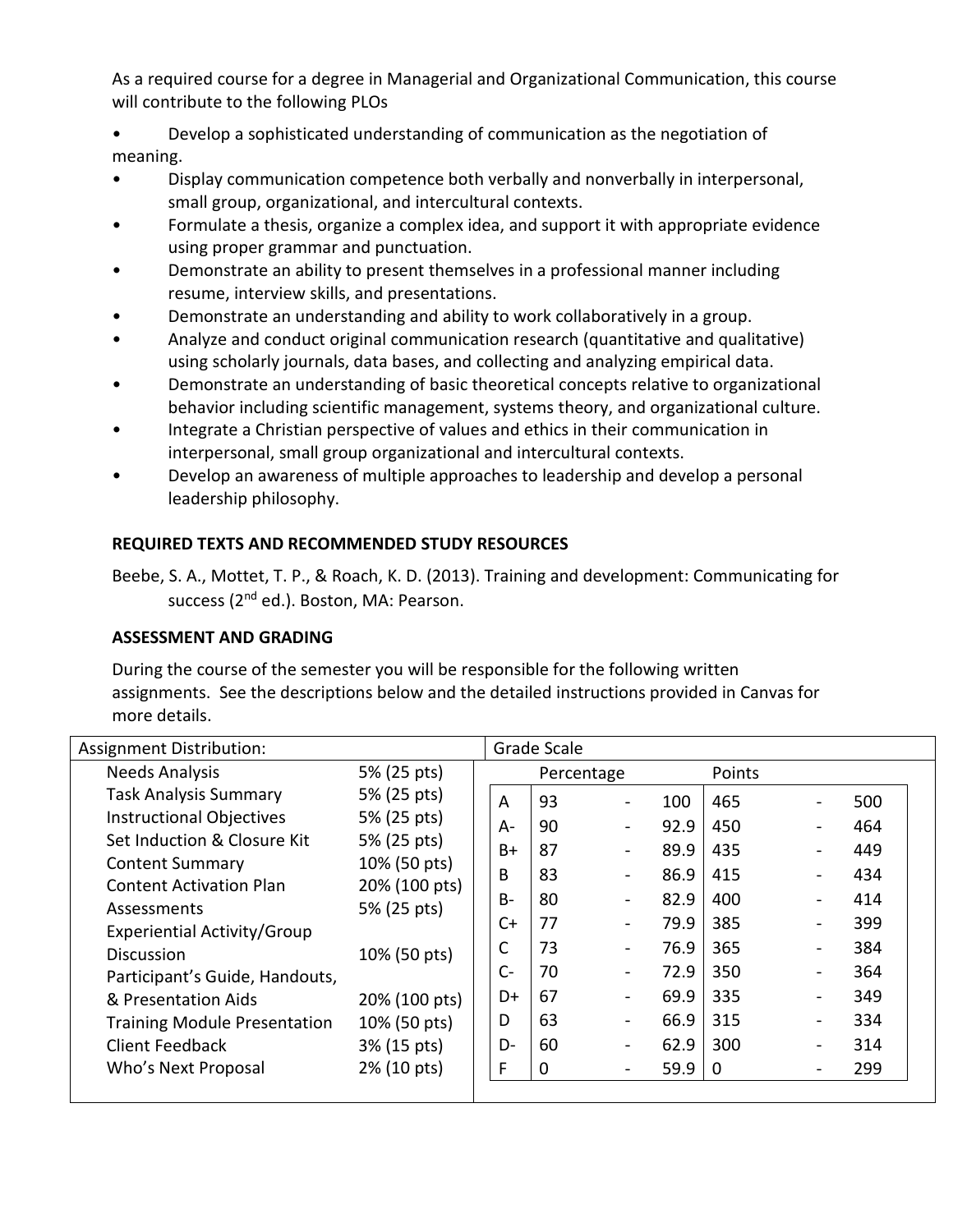# **ASSIGNMENTS AND READINGS**

All assignments must be typed (double-spaced, 8.5" x 11" paper, one-side, 225-250 wpp, 1" margins, 12pt font, Times New Roman or Courier typeface) unless otherwise instructed. Use the APA style guide where necessary (see

https://owl.english.purdue.edu/owl/resource/560/01/ for formatting assistance). The most likely time for your computer/internet connection to crash is minutes before an assignment is due. Please plan ahead.

### **GRADING**

Regardless of your prior experiences with grading, I am insistent that a "C" is considered "average" or acceptable work, grades of "B" and "A" are awarded for above average and exceptional work respectively. Normally, those students receiving A's represent the top 10 - 25% of a class.

Feedback on assignments will be provided using the "Annotated Comments" feature in Canvas. Please follow the instructions at https://tinyurl.com/BirdsellGrades to access them.

There is a 24-7 rule in this class: you must wait at least 24 hours after receiving a grade to discuss it, and no later than 7 days. Any discussion of grades must occur outside of class time. I will gladly talk about assignments (non-grade issues) past the 7-day period. To avoid confusion, you must (a) document the error in writing, (b) state why you think it is an error (based on the syllabus (course expectations, grading policies, etc.) and specific assignment details.), and (c) suggest what you think should be done to rectify the error (in cases where this is not obvious). These matters will be dealt with promptly. (If an error had been made which benefits you, please accept it as a "gift" which does not need to be reported.)

# **INCOMPLETES AND LATE ASSIGNMENTS**

All assignments are to be submitted/turned in on Canvas. Incompletes will only be assigned in extremely unusual circumstances. Assignments turned in past due will be accepted but the grade will be reduced by 10% as soon as the assignment is tardy and another 10% for every 24 hour period after that.

# **PLNU ATTENDANCE AND PARTICIPATION POLICY**

Regular and punctual attendance at all class sessions is considered essential to optimum academic achievement. If the student is absent for more than 10 percent of class sessions, the faculty member will issue a written warning of de-enrollment. If the absences exceed 20 percent, the student may be de-enrolled without notice until the university drop date or, after that date, receive the appropriate grade for their work and participation.

#### **PLNU COPYRIGHT POLICY**

Point Loma Nazarene University, as a non-profit educational institution, is entitled by law to use materials protected by the US Copyright Act for classroom education. Any use of those materials outside the class may violate the law.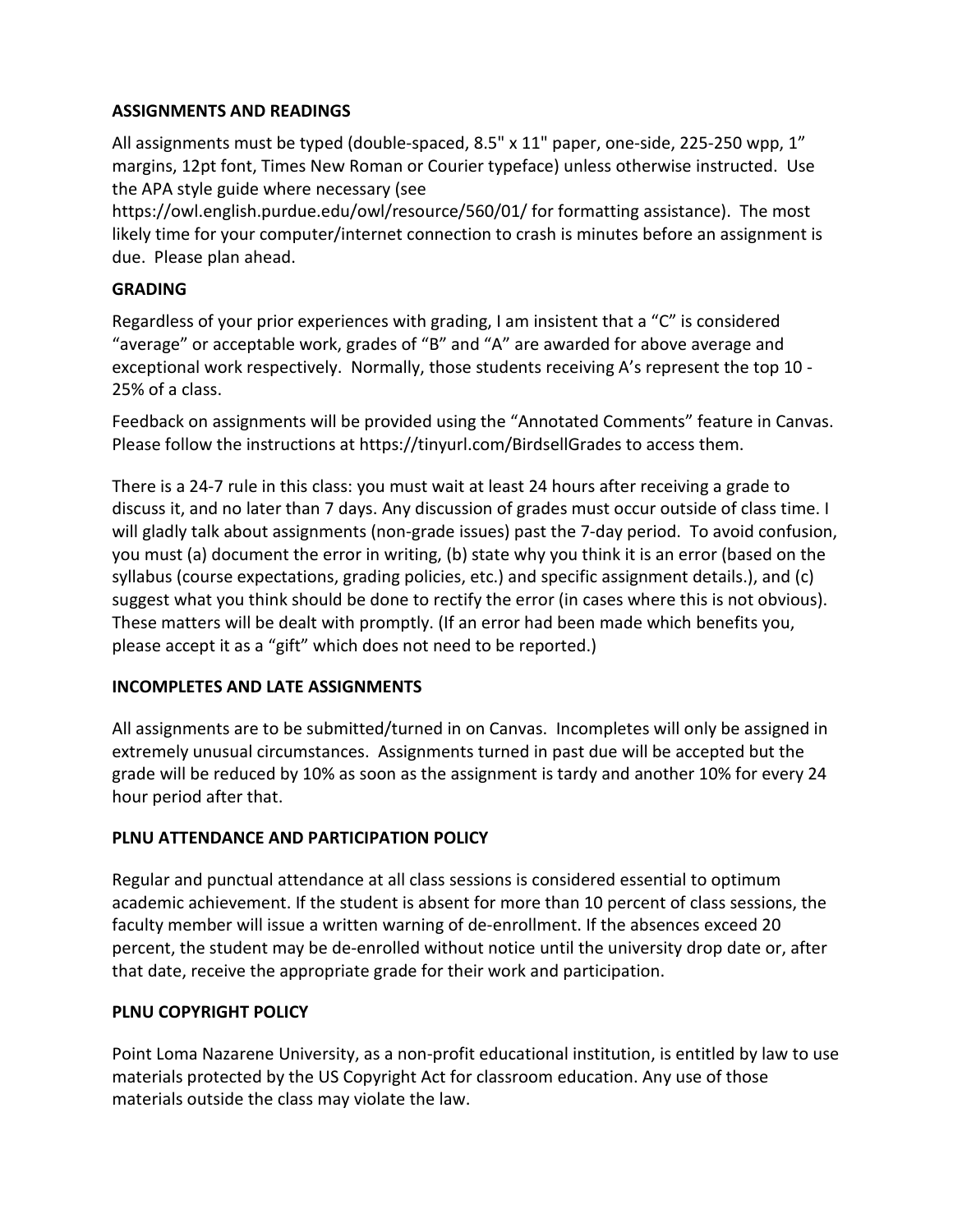#### **PLNU ACADEMIC HONESTY POLICY**

Students should demonstrate academic honesty by doing original work and by giving appropriate credit to the ideas of others. Academic dishonesty is the act of presenting information, ideas, and/or concepts as one's own when in reality they are the results of another person's creativity and effort. A faculty member who believes a situation involving academic dishonesty has been detected may assign a failing grade for that assignment or examination, or, depending on the seriousness of the offense, for the course. Faculty should follow and students may appeal using the procedure in the university Catalog. Se[e Academic Policies](https://catalog.pointloma.edu/content.php?catoid=52&navoid=2919#Academic_Honesty) for definitions of kinds of academic dishonesty and for further policy information.

## **PLNU ACADEMIC ACCOMMODATIONS POLICY**

PLNU is committed to providing equal opportunity for participation in all its programs, services, and activities. Students with disabilities may request course-related accommodations by contacting the Educational Access Center (EAC), located in the Bond Academic Center [\(EAC@pointloma.edu](mailto:EAC@pointloma.edu) or 619-849-2486). Once a student's eligibility for an accommodation has been determined, the EAC will issue an academic accommodation plan ("AP") to all faculty who teach courses in which the student is enrolled each semester.

PLNU highly recommends that students speak with their professors during the first two weeks of each semester/term about the implementation of their AP in that particular course and/or if they do not wish to utilize some or all of the elements of their AP in that course.

Students who need accommodations for a disability should contact the EAC as early as possible (i.e., ideally before the beginning of the semester) to assure appropriate accommodations can be provided. It is the student's responsibility to make the first contact with the EAC.

#### **SPIRITUAL CARE**

Please be aware PLNU strives to be a place where you grow as whole persons. To this end, we provide resources for our students to encounter God and grow in their Christian faith.

If students have questions, a desire to meet with the chaplain or have prayer requests you can contact the Office of Spiritual Development.

# **USE OF TECHNOLOGY**

While technological resources have made it possible to exchange messages at a greater rate, particularly through email, please remember that just because you're available to send a message doesn't mean I'm available to respond to those messages. I especially frown upon frantic emails sent hours before an exam or assignment. I typically respond to email within one 24-hour school day (M – F). For example, if you email me at 1:00pm on Wednesday afternoon, I will typically respond by 1:00pm on or before 1:00pm on Thursday afternoon. If you email me at 9:00 am on Saturday morning, I will typically respond on or before 9 am on Tuesday morning. It is your responsibility to plan ahead.

Problems with technology do not relieve you of the responsibility of participating, turning in your assignments.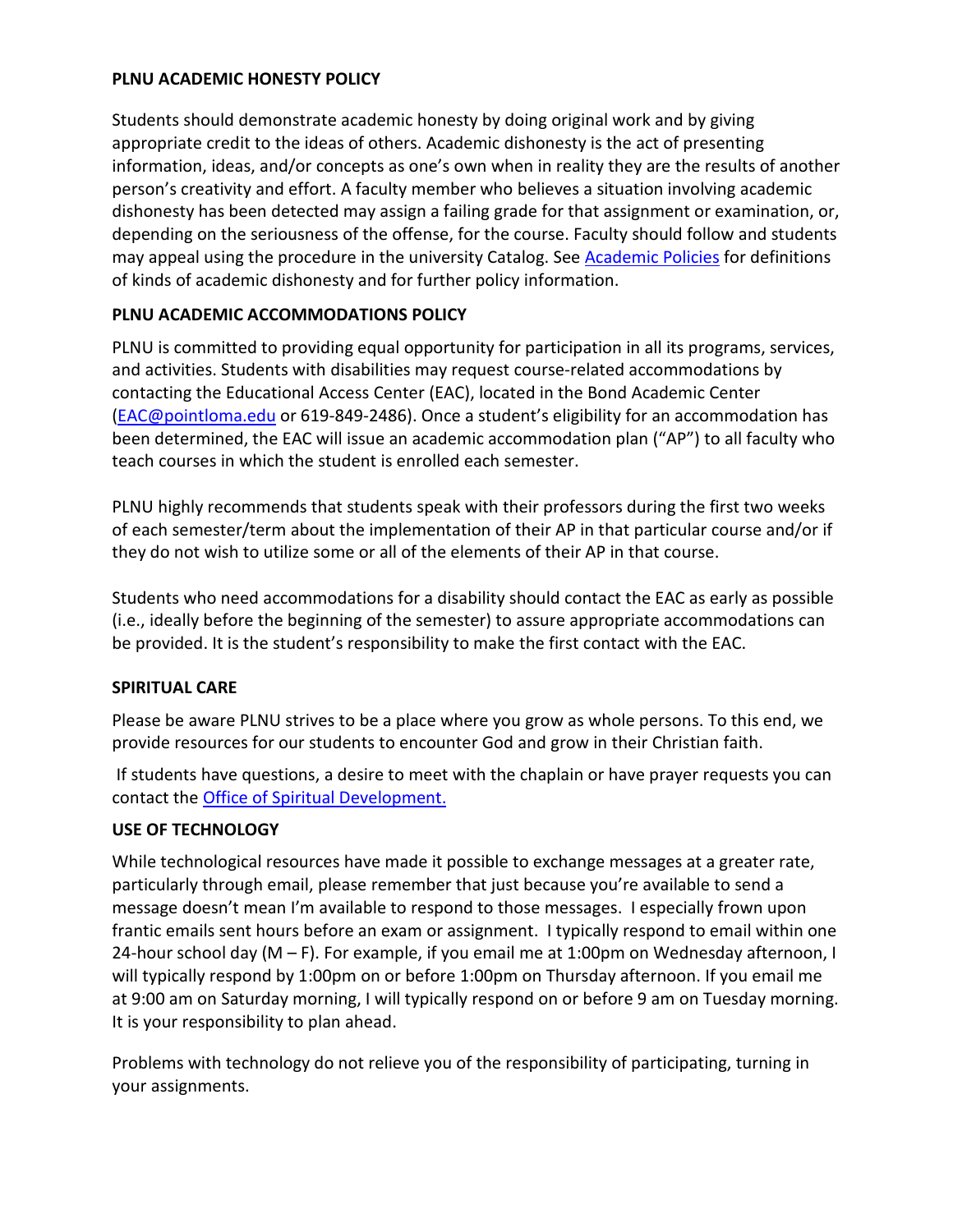Research summaries I have read, along with my own experience as both an instructor and a student, suggest that taking notes by hand on paper improves information retention. If you are taking notes on a laptop or tablet, please disable your connection to the internet unless otherwise instructed.

Please silence your phone when you are in class. If a call or text interrupts our class session, I reserve the right to answer the phone on your behalf and/or make fun of an unoriginal ringtone.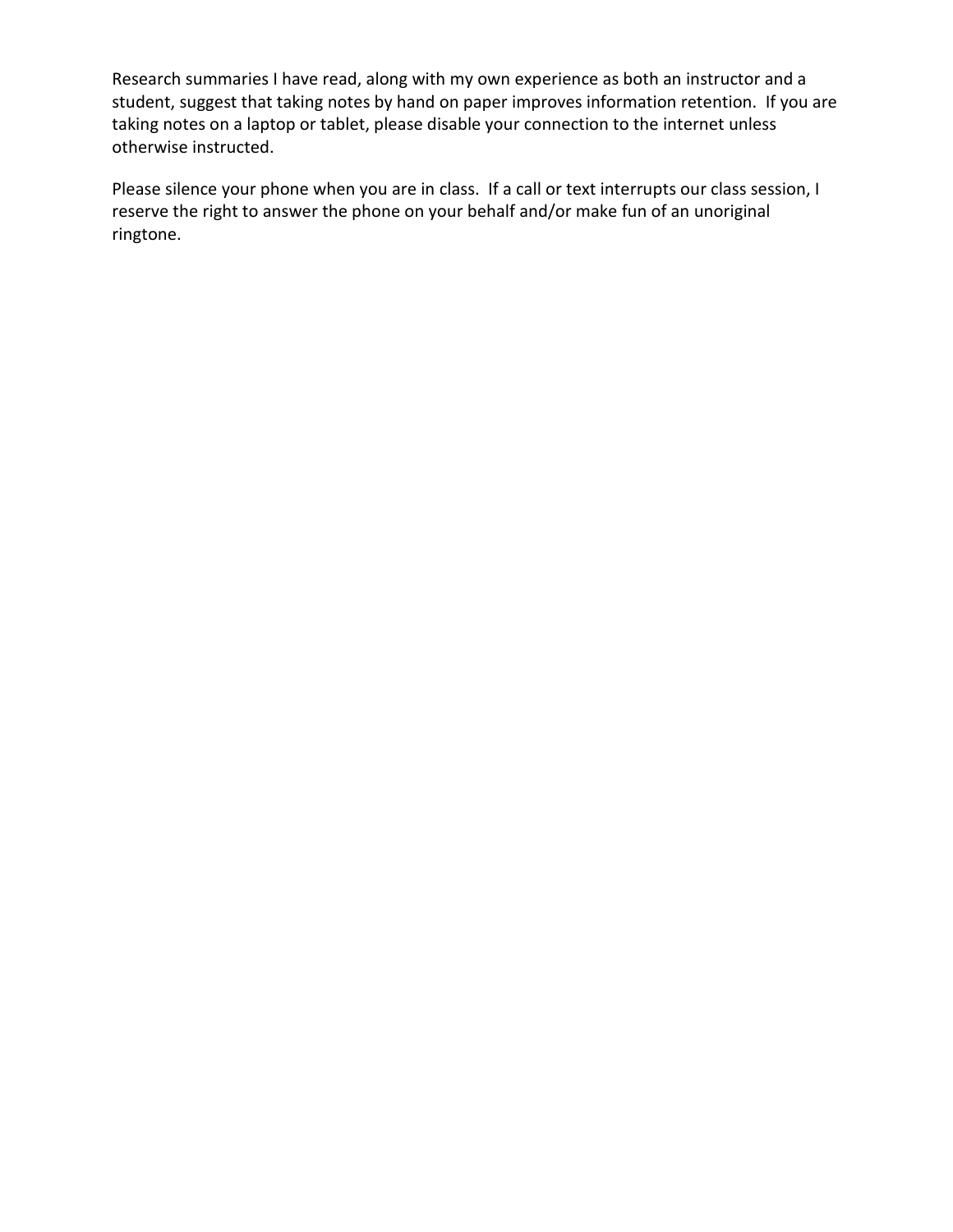## **Needs Analysis**

This will be a written proposal to be completed after interacting with our clients/gatekeeper and research you've done independently containing the following:

- 1. Describe the function, goals, employees, etc. of the organization.
- 2. Using interview notes, consultation with a Subject Matter Expert (SME), and your own independent research, make the case for your training topic based on our client interaction
	- a. What did the client say was needed? Is there a difference between what s/he said and what you heard?
	- b. How does the need fit with the organizational/unit function, broader organizational goals, and industry concerns?
- 3. Identify a specific communication skill that would address the need. The client may indicate that her/his employees need to be better at "raising awareness" or "getting more people involved" but what skills from our discipline can be improved to address these needs? Incorporate at least two academic journal sources to show the link between communication theory and practical application.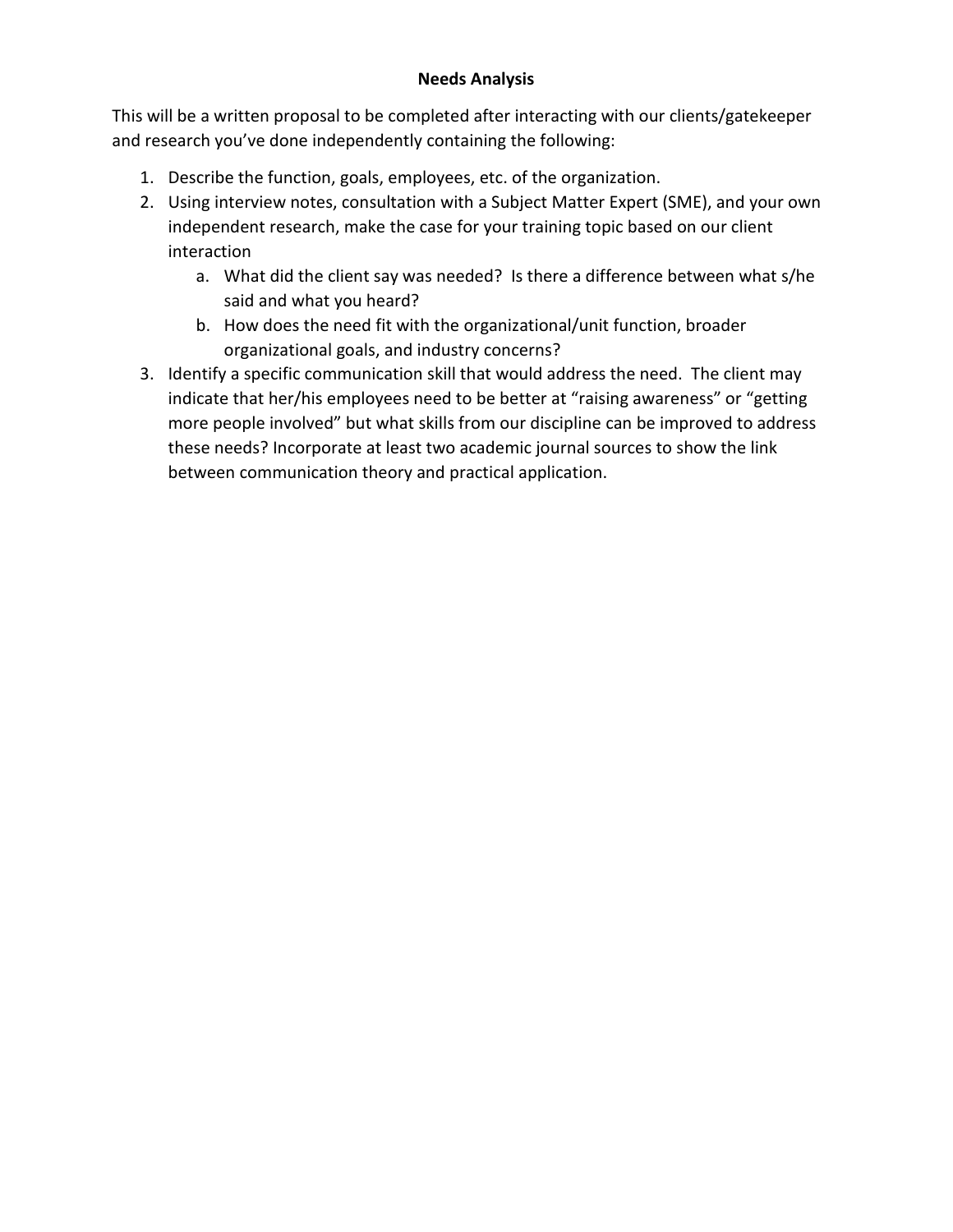Grading Scale:

- 1- Missing, not relevant to the assignment
- 2 or 3- Improvement needed, does not satisfy requirements as presented
- 4, 5, 6- Good, average work, satisfies requirements of assignment and collegiate expectations
- 7 or 8- Above average & superior work, exceeds minimum requirements, shows depth of thought, analysis, and insight
- 9- Exceptional scholarship in every regard, far exceeds expectations

# **MECHANICS:**

Is this the first draft of the paper or has it been "polished" and free from spelling, syntax, and grammatical errors? Have you followed all instructions in the syllabus or does it appear to be thrown together at the last moment? Are citations complete?

**1 2 3 4 5 6 7 8 9**

# **ANALYSIS:**

Does the reader get an understanding of the organization? Is the target audience specifically identified and is it clear why these persons are being trained? Did you clearly identity your training topic? Have you used credible academic, personal, and primary data sources to support the argument in favor of your topic? Is it clear why training on this topic is needed? Have you linked the topic to existing communication skills/theory?

**1 2 3 4 5 6 7 8 9**

# **OVERALL IMPACT:**

This is a function of many aspects including clarity of thought, depth of analysis, vivid writing style, choice of supporting materials, and attention to detail. Does the paper leave the impression that you have done an excellent job of preparing and presenting the assignment in proper form and on time?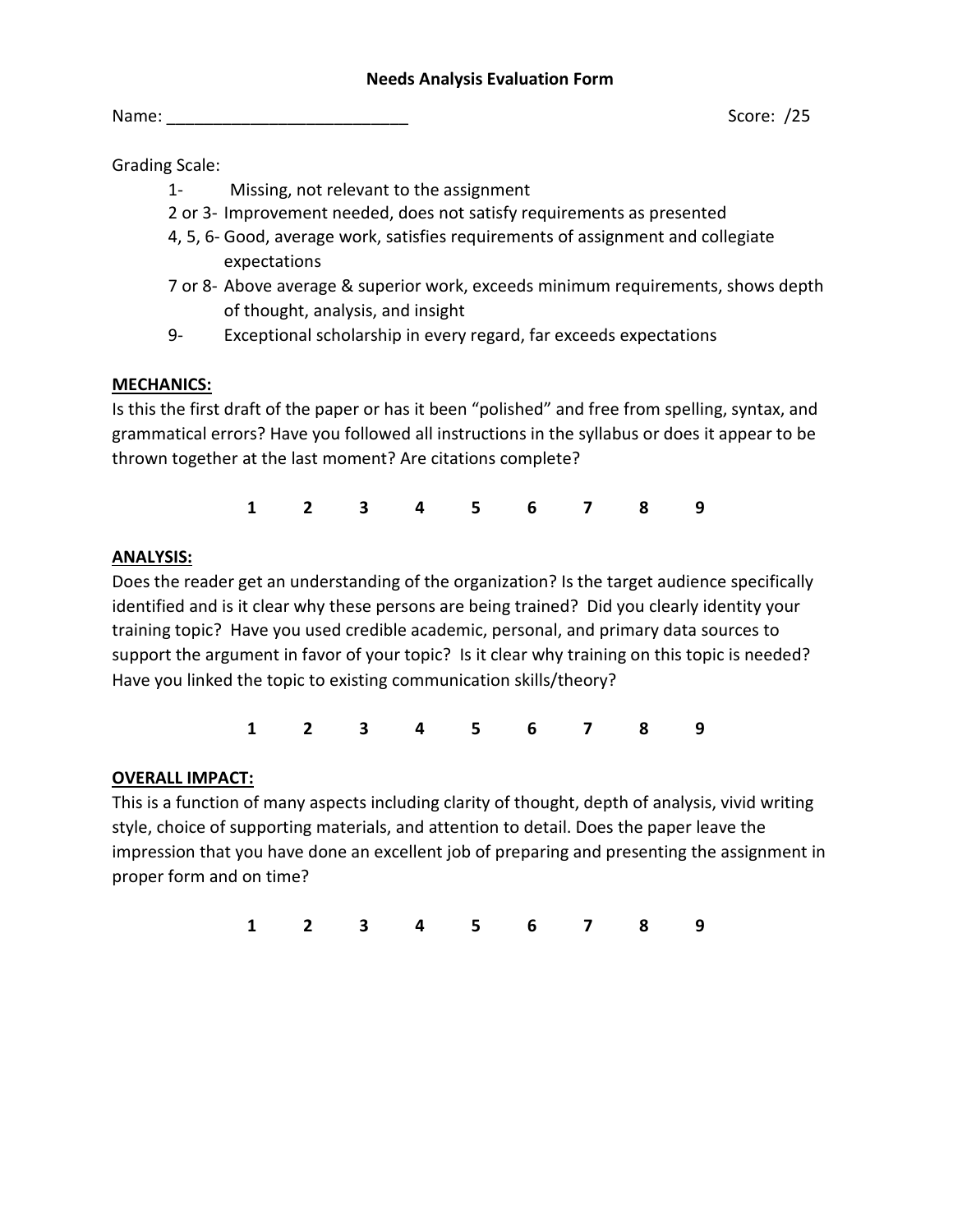# **Task Analysis**

Prepare a task analysis of the skill(s) you will be teaching. This will involve a step-by-step outline listing of the skills, knowledge and behaviors necessary to perform the skill in the order the skills will be taught.

- 1. Write about the attendees
	- a. Identify the job titles, description, and responsibilities of the individuals you will be training. Pay close attention to the action verbs that describe what attendees are expected to be able to *do*.
	- b. Synthesize research you've gathered from journal articles, research summaries, internet sources, SMEs, etc. to create a general profile about the attendees. What kinds of skills or abilities are they already likely to have? How is this specific group *like* other groups (and with what implications)? How is this specific group *unique* from other groups (and with what implications)?
- 2. List the sequence of major behaviors needed to perform a skill
	- a. Summarize the connection between the needs identified by the client ("Increase customer service scores", for example) and the specific communication skill you've identified in your Needs Analysis that is likely to do so (continuing the example, "Improve listening skills"). Cite credible sources to support this connection.
	- b. Outline the sequence (see page 73 of your textbook for an example)
- 3. Add detail to each of the major steps (see page 74 for an incredibly thorough example).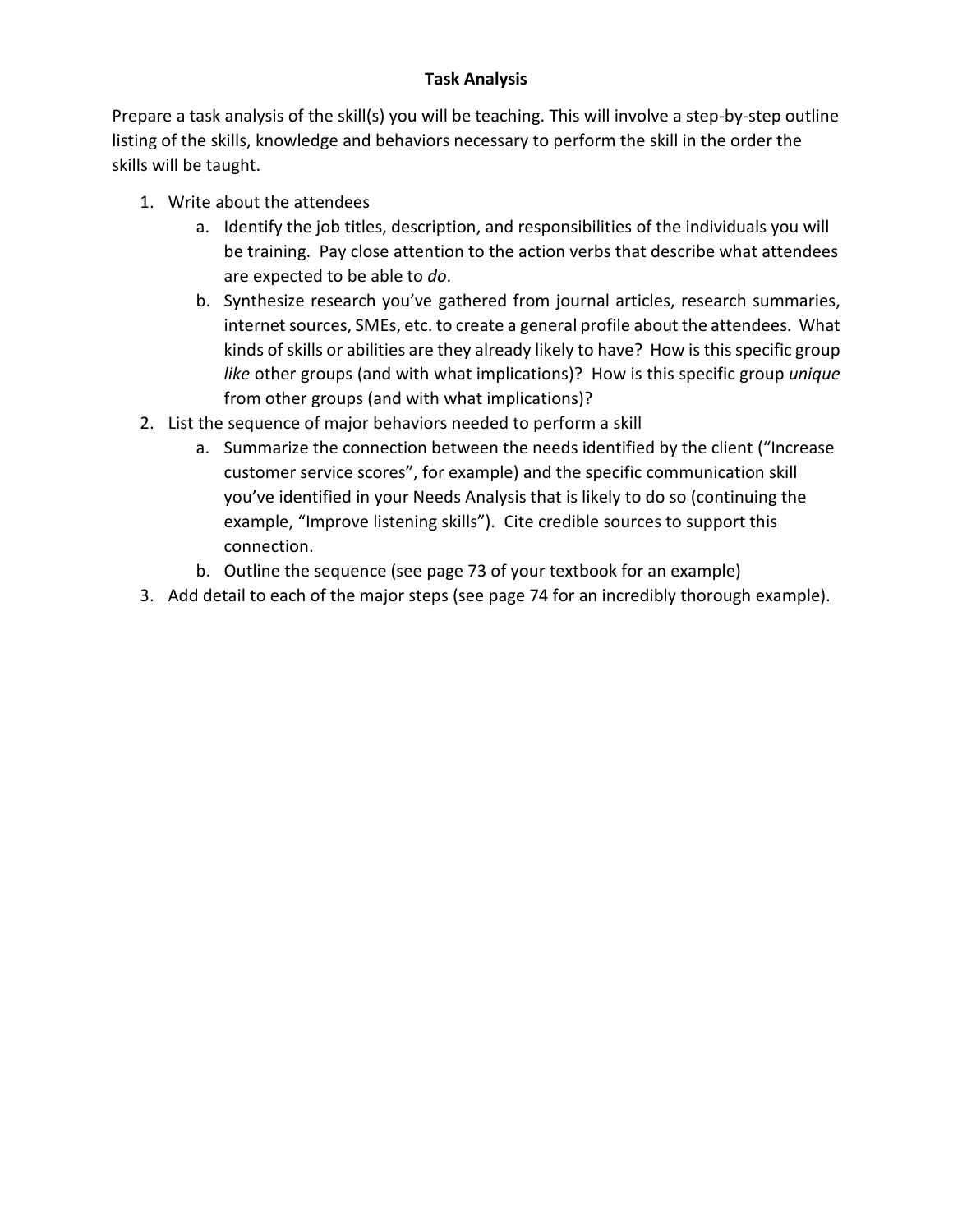Name: \_\_\_\_\_\_\_\_\_\_\_\_\_\_\_\_\_\_\_\_\_\_\_\_\_\_ Score: /25

Grading Scale:

- 1- Missing, not relevant to the assignment
- 2 or 3- Improvement needed, does not satisfy requirements as presented
- 4, 5, 6- Good, average work, satisfies requirements of assignment and collegiate expectations
- 7 or 8- Above average & superior work, exceeds minimum requirements, shows depth of thought, analysis, and insight
- 9- Exceptional scholarship in every regard, far exceeds expectations

# **MECHANICS:**

Is this the first draft of the paper or has it been "polished" and free from spelling, syntax, and grammatical errors? Have you followed all instructions in the syllabus or does it appear to be thrown together at the last moment? Are citations complete?

**1 2 3 4 5 6 7 8 9**

# **ANALYSIS:**

Does the reader get an understanding of the responsibilities of the trainees? Did you clearly identity their responsibilities? Did you connect their responsibilities to your training topic? Have you used credible academic, personal, and primary data sources to better analyze your audience? Have you used credible academic, personal, and primary data sources to link the topic to existing communication skills/theory?

**1 2 3 4 5 6 7 8 9**

# **OVERALL IMPACT:**

This is a function of many aspects including clarity of thought, depth of analysis, vivid writing style, choice of supporting materials, and attention to detail. Does the paper leave the impression that you have done an excellent job of preparing and presenting the assignment in proper form and on time?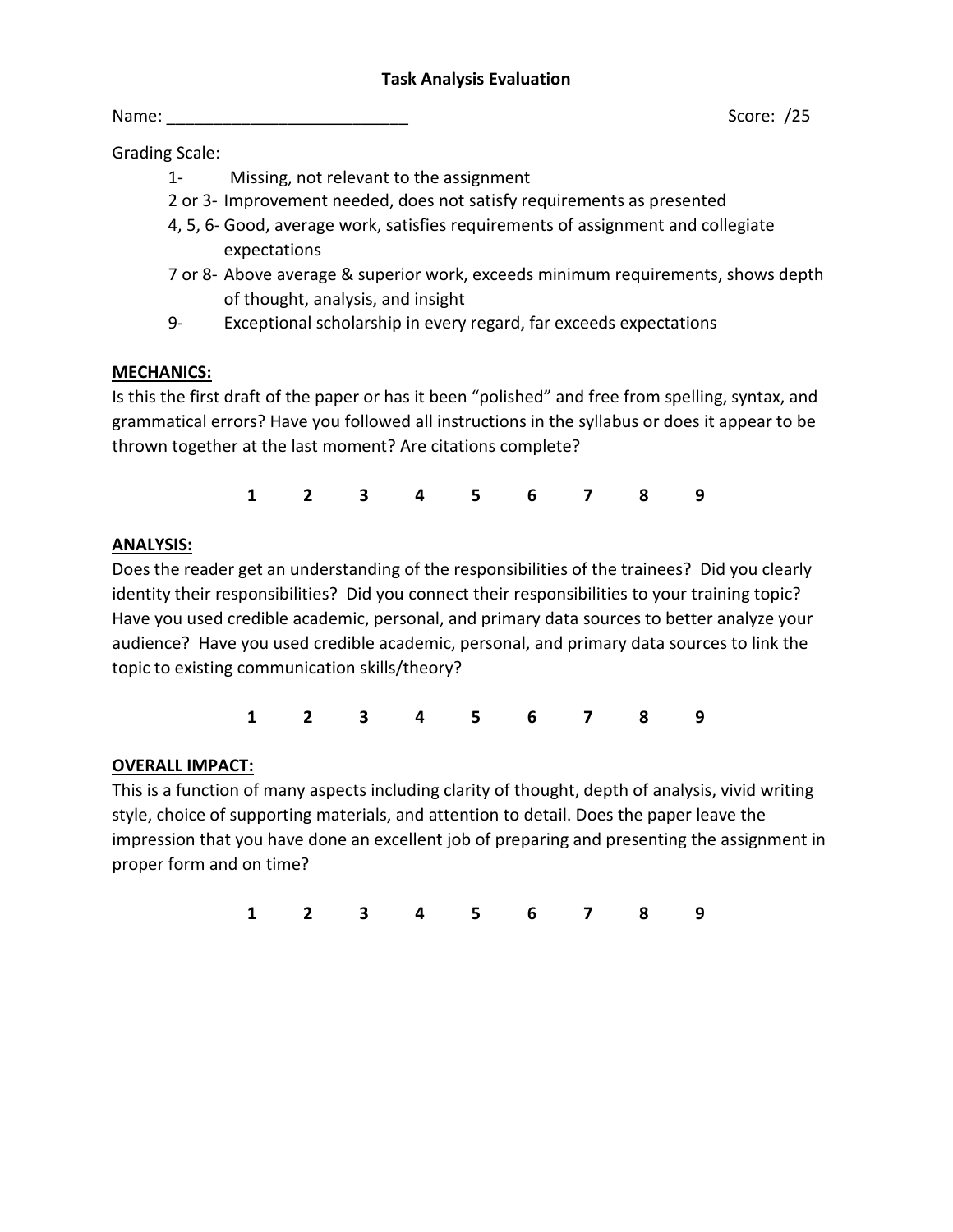# **Instructional Objectives**

Based on your needs assessment, develop 4 to 8 specific instruction objectives for your twohour communication skills training session.

Objectives should

- 1. be **SMART: S**pecific, **M**easurable, **A**ttainable, **R**ecognizable, and **T**ime-bound
- 2. incorporate action verbs
- 3. be ordered using one of the organizational patterns found on page 89
- 4. have a clear link to trainee responsibilities and/or profile as identified in your Task Analysis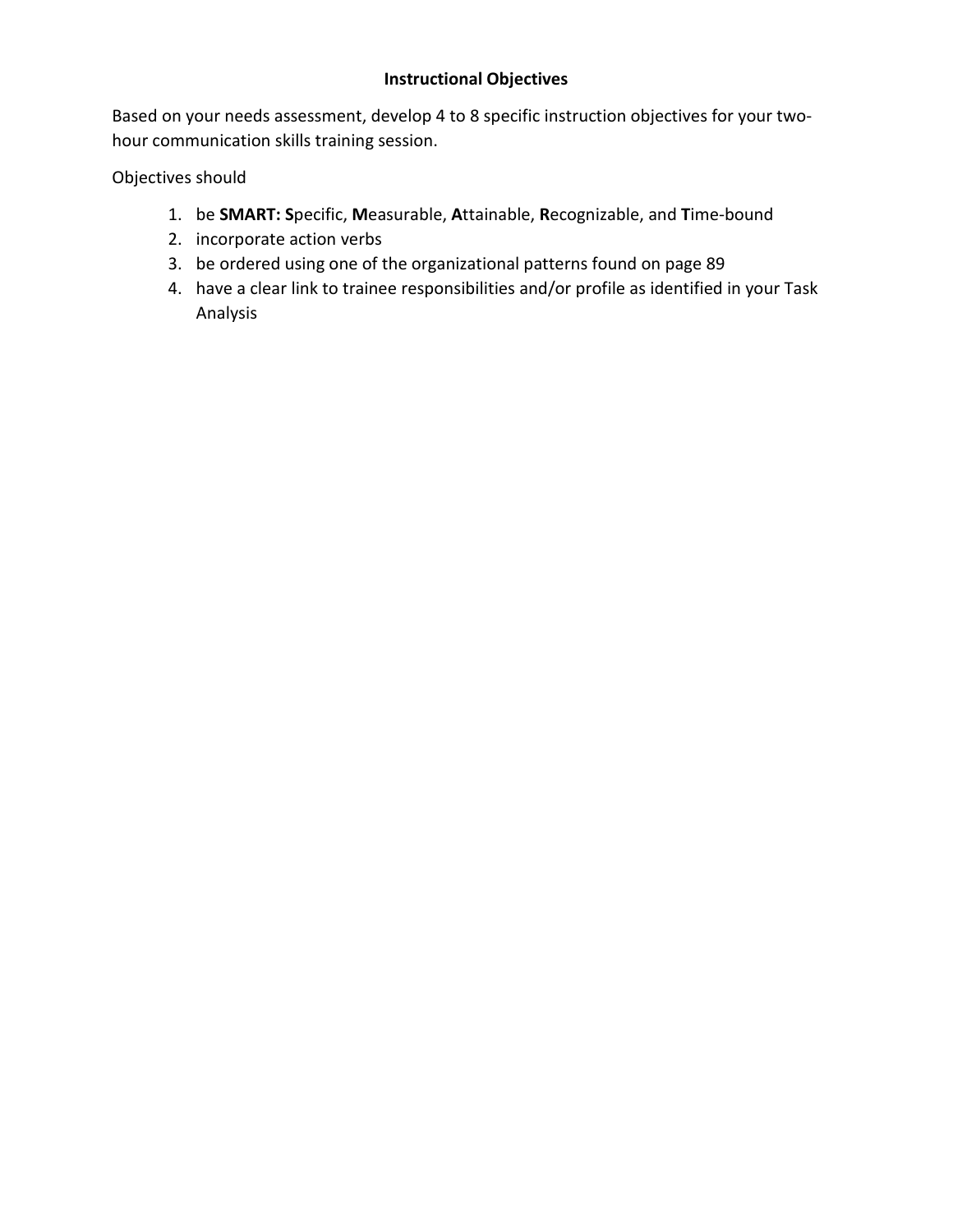Grading Scale:

- 1- Missing, not relevant to the assignment
- 2 or 3- Improvement needed, does not satisfy requirements as presented
- 4, 5, 6- Good, average work, satisfies requirements of assignment and collegiate expectations
- 7 or 8- Above average & superior work, exceeds minimum requirements, shows depth of thought, analysis, and insight
- 9- Exceptional scholarship in every regard, far exceeds expectations

# **MECHANICS:**

Is this the first draft of the paper or has it been "polished" and free from spelling, syntax, and grammatical errors? Have you followed all instructions in the syllabus or does it appear to be thrown together at the last moment? Are citations complete?

**1 2 3 4 5 6 7 8 9**

# **OBJECTIVE QUALITY:**

Does the objective include criteria that provides precise guideline for describing what the trainee should do? Could you collect data to document whether the skill has been performed? Could the trainees perform the skill, given appropriate practice and feedback? Could you actually see the trainee perform the skill? Is there a clear timeline for when the trainee should expect to have mastered the skill?

**1 2 3 4 5 6 7 8 9**

# **OVERALL IMPACT:**

This is a function of many aspects including clarity of thought, depth of analysis, vivid writing style, choice of supporting materials, and attention to detail. Does the paper leave the impression that you have done an excellent job of preparing and presenting the assignment in proper form and on time?

**1 2 3 4 5 6 7 8 9**

Name: \_\_\_\_\_\_\_\_\_\_\_\_\_\_\_\_\_\_\_\_\_\_\_\_\_\_ Score: /25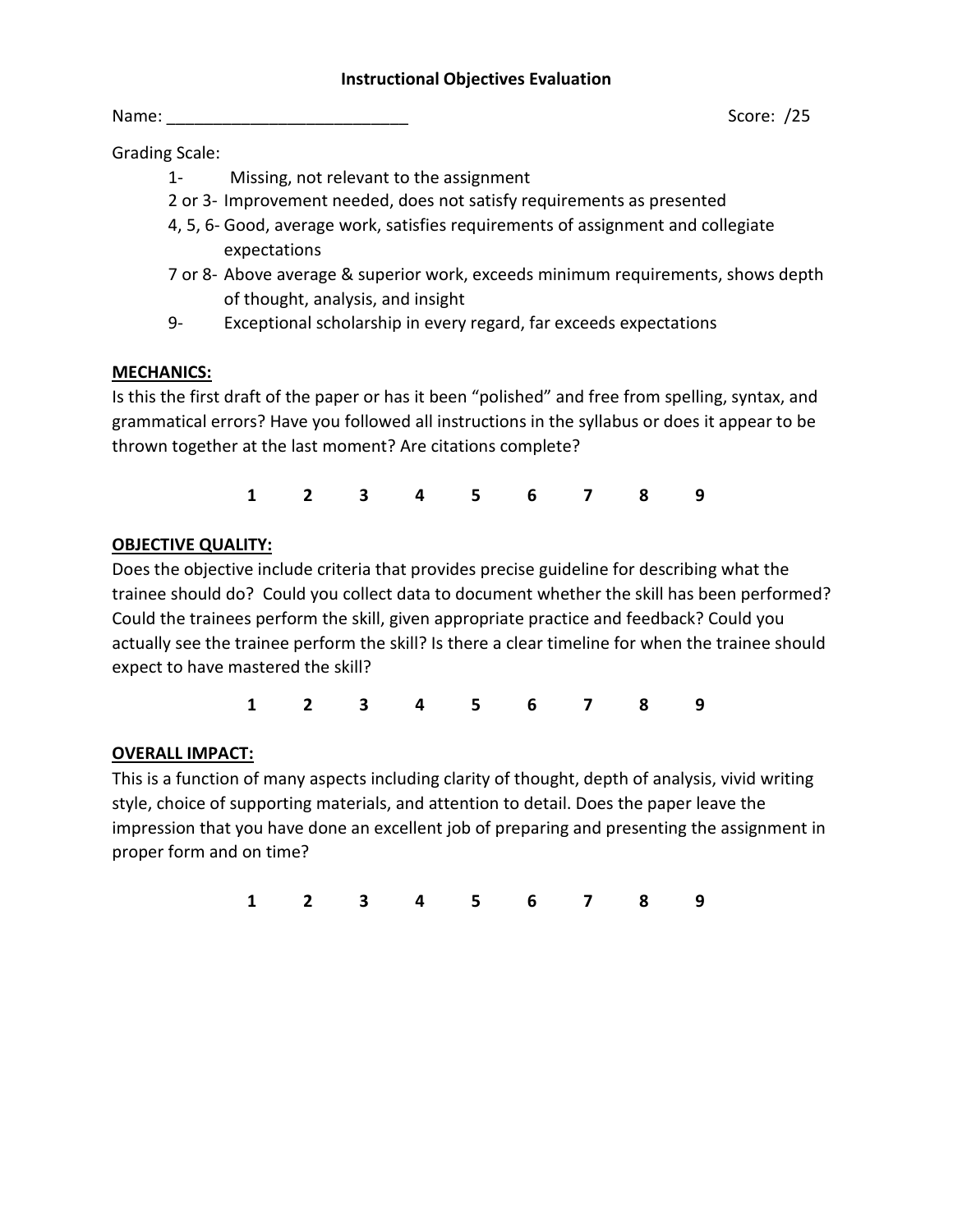Develop set induction techniques for each of your objectives. You must include each of the devices on page 97 at least once, including multiple devices if you have fewer than 7 objectives. These additional devices may be used during your training session if you find yourself in need of "emergency" set induction.

Write closure statements for each of your objectives. These statements should consist of:

- 1. a summary of key points in the objective,
- 2. a "psychological conclusion" that identifies the value gained from what has been learned in the objective, -and-
- 3. a transitional phrase that leads to the next objective.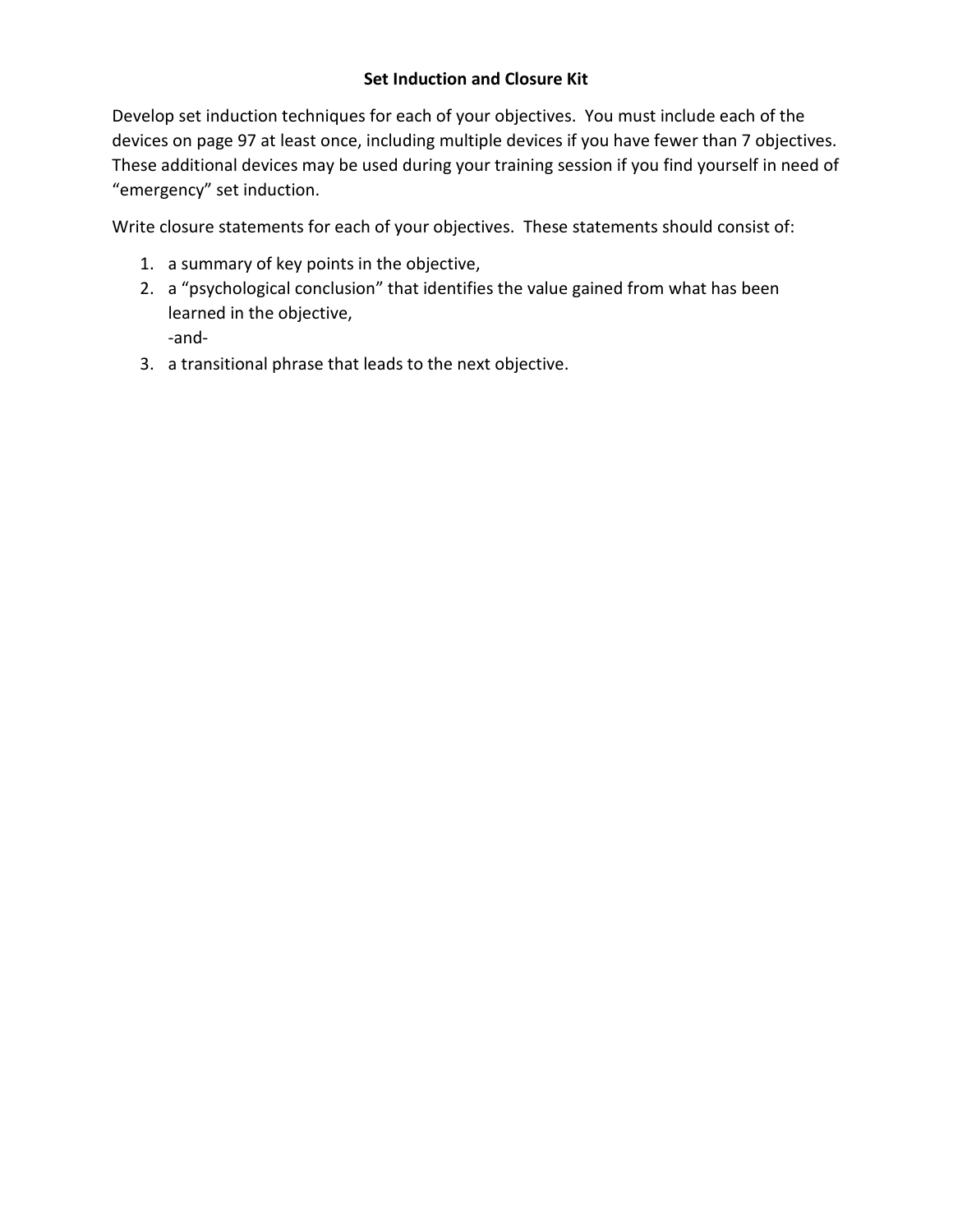#### **Set Induction and Closure Kit Evaluation**

Grading Scale:

- 1- Missing, not relevant to the assignment
- 2 or 3- Improvement needed, does not satisfy requirements as presented
- 4, 5, 6- Good, average work, satisfies requirements of assignment and collegiate expectations
- 7 or 8- Above average & superior work, exceeds minimum requirements, shows depth of thought, analysis, and insight
- 9- Exceptional scholarship in every regard, far exceeds expectations

## **MECHANICS:**

Is this the first draft of the paper or has it been "polished" and free from spelling, syntax, and grammatical errors? Have you followed all instructions in the syllabus or does it appear to be thrown together at the last moment? Are citations complete?

|         |  |  | 1 2 3 4 5 6 7 8 9 |  |  |
|---------|--|--|-------------------|--|--|
| I A I • |  |  |                   |  |  |

## **MATERIAL:**

Is the material likely to engage your trainees? Are the set induction techniques appropriate for the audience and your objectives? How well have closure statements summarized content, identified value, and transitioned to the next objective?

**1 2 3 4 5 6 7 8 9**

# **OVERALL IMPACT:**

This is a function of many aspects including clarity of thought, depth of analysis, vivid writing style, choice of supporting materials, and attention to detail. Does the paper leave the impression that you have done an excellent job of preparing and presenting the assignment in proper form and on time?

**1 2 3 4 5 6 7 8 9**

Name: \_\_\_\_\_\_\_\_\_\_\_\_\_\_\_\_\_\_\_\_\_\_\_\_\_\_ Score: /25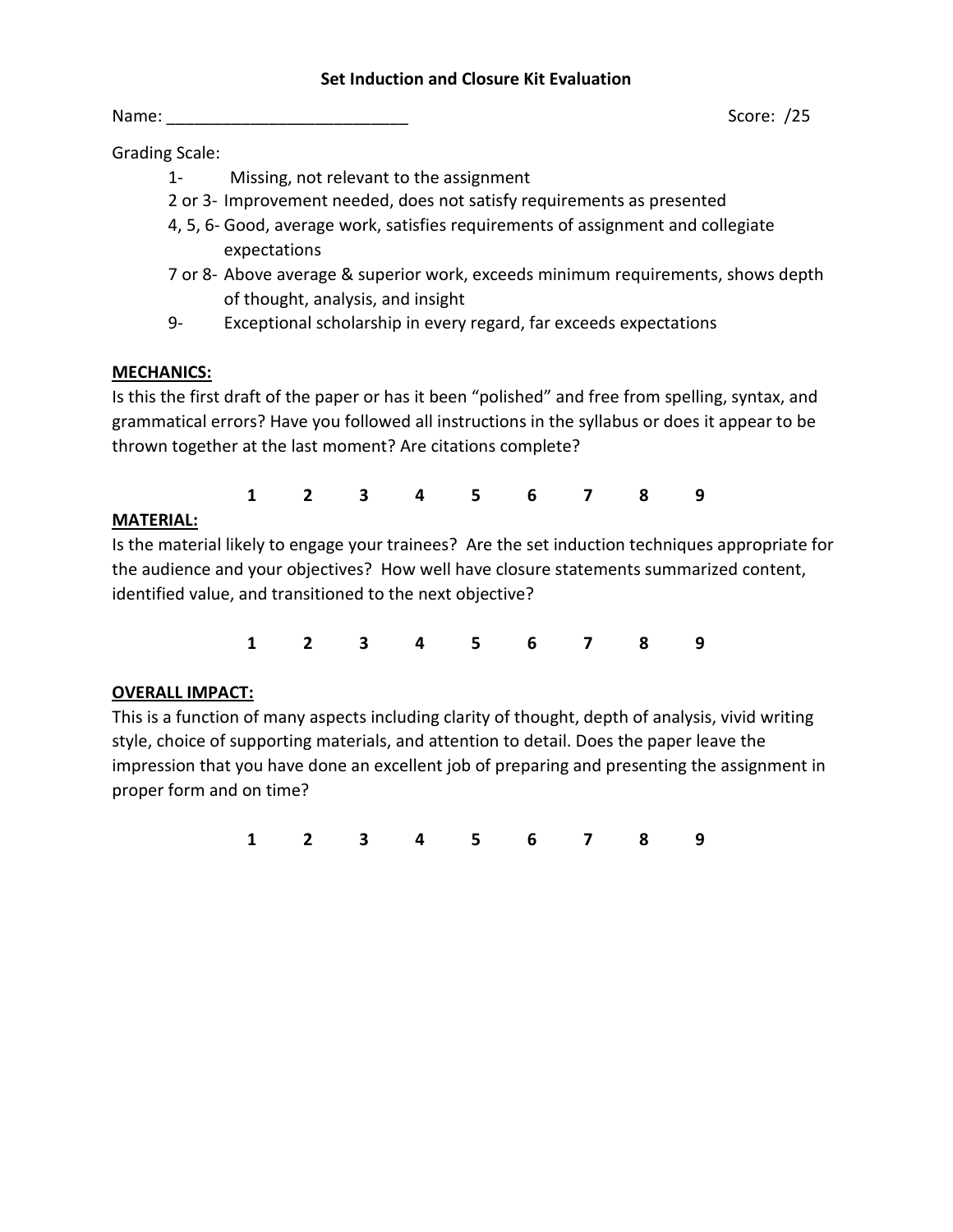## **Content Summary**

As you develop the content of your module, keep track of the sources of your information. Summarize your sources using the following guidelines.

APA Citation of source: See https://owl.english.purdue.edu/owl/resource/560/01/ for formatting assistance and pages 107 to 113 for a list of potential sources for your research. A variety of sources should be used.

Annotation: Write a paragraph (4-6 sentences) that summarizes the content of the source (main ideas/concepts), along with an explanation of how you evaluated the information (refer to pages 113 and 114 for steps to use in evaluating material)

## Example:

Trethewey, A. (1999). Disciplined bodies: Women's embodied identities at work. *Organization Studies, 20*(3), 423-450; doi: 10.1177/0170840699203003

Trethewey (1999) argues that in order for women to be "professional" they must suppress or control the potential for overflows of their bodies (ie tears, lactation, menstruation). The ability to discipline their own biology allows women at work to appear more masculine and, subsequently, more competent. The cost of this competency, however, is the role conflict that comes with being required to perform as a man in a woman's body. This material is incredibly relevant in a training module on "How to Dress to Impress at Work" and credible, coming from a peer-reviewed, academic journal. The academic language might not be as useful or understandable so some work will need to be done to make it ready-to-use.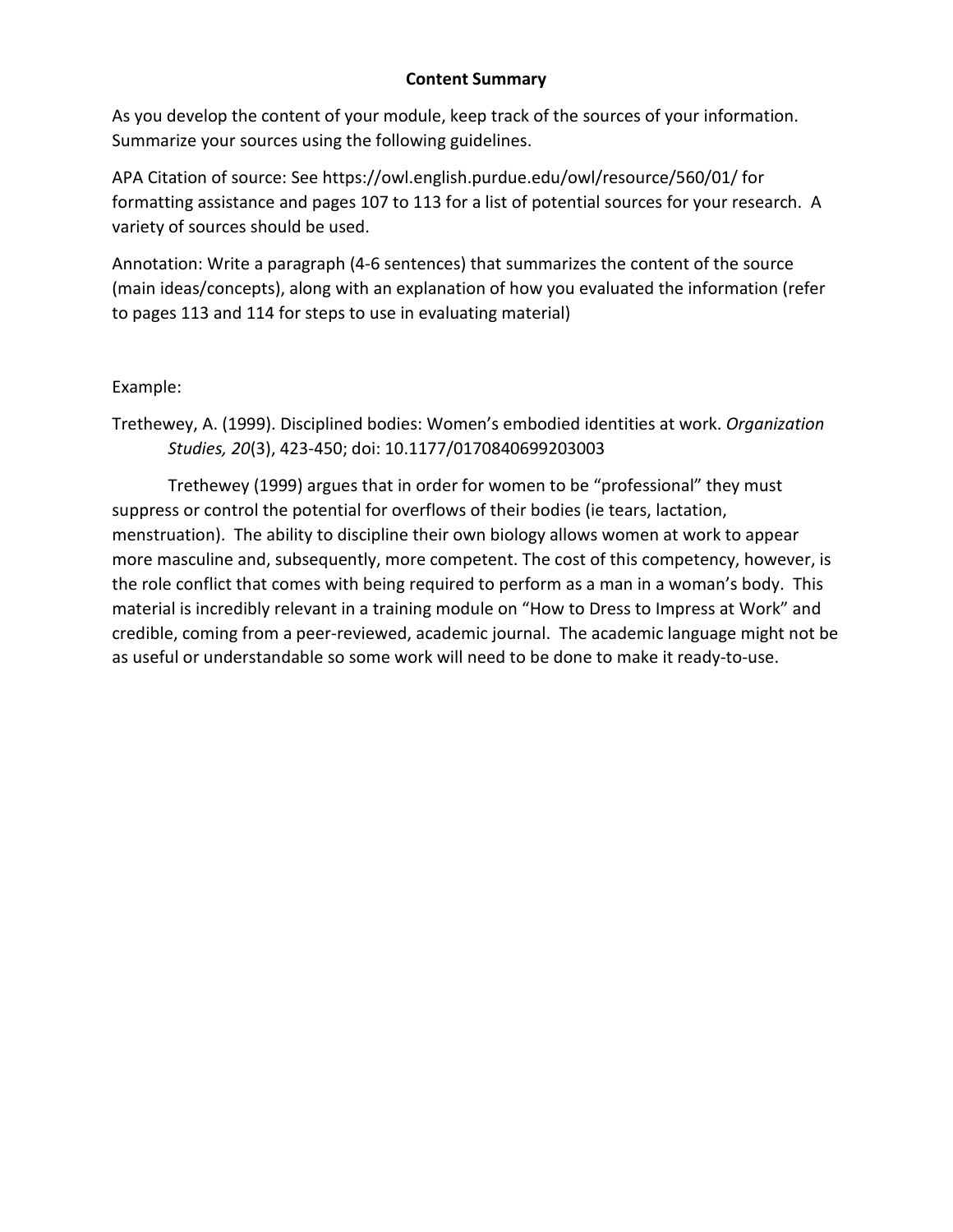Name: \_\_\_\_\_\_\_\_\_\_\_\_\_\_\_\_\_\_\_\_\_\_\_\_\_\_ Score: /50

Grading Scale:

- 1- Missing, not relevant to the assignment
- 2 or 3- Improvement needed, does not satisfy requirements as presented
- 4, 5, 6- Good, average work, satisfies requirements of assignment and collegiate expectations
- 7 or 8- Above average & superior work, exceeds minimum requirements, shows depth of thought, analysis, and insight
- 9- Exceptional scholarship in every regard, far exceeds expectations

# **MECHANICS:**

Is this the first draft of the paper or has it been "polished" and free from spelling, syntax, and grammatical errors? Have you followed all instructions in the syllabus or does it appear to be thrown together at the last moment? Are citations complete?

**1 2 3 4 5 6 7 8 9**

# **SOURCES:**

Are all sources credible? Is there a diverse range of sources? How relevant are the sources selected to your research question/hypothesis? Does the annotation appear to adequately summarize and evaluate the chosen article or is it merely a description of it?

**1 2 3 4 5 6 7 8 9**

# **OVERALL IMPACT:**

This is a function of many aspects including clarity of thought, depth of analysis, vivid writing style, choice of supporting materials, and attention to detail. Does the paper leave the impression that you have done an excellent job of preparing and presenting the assignment in proper form and on time?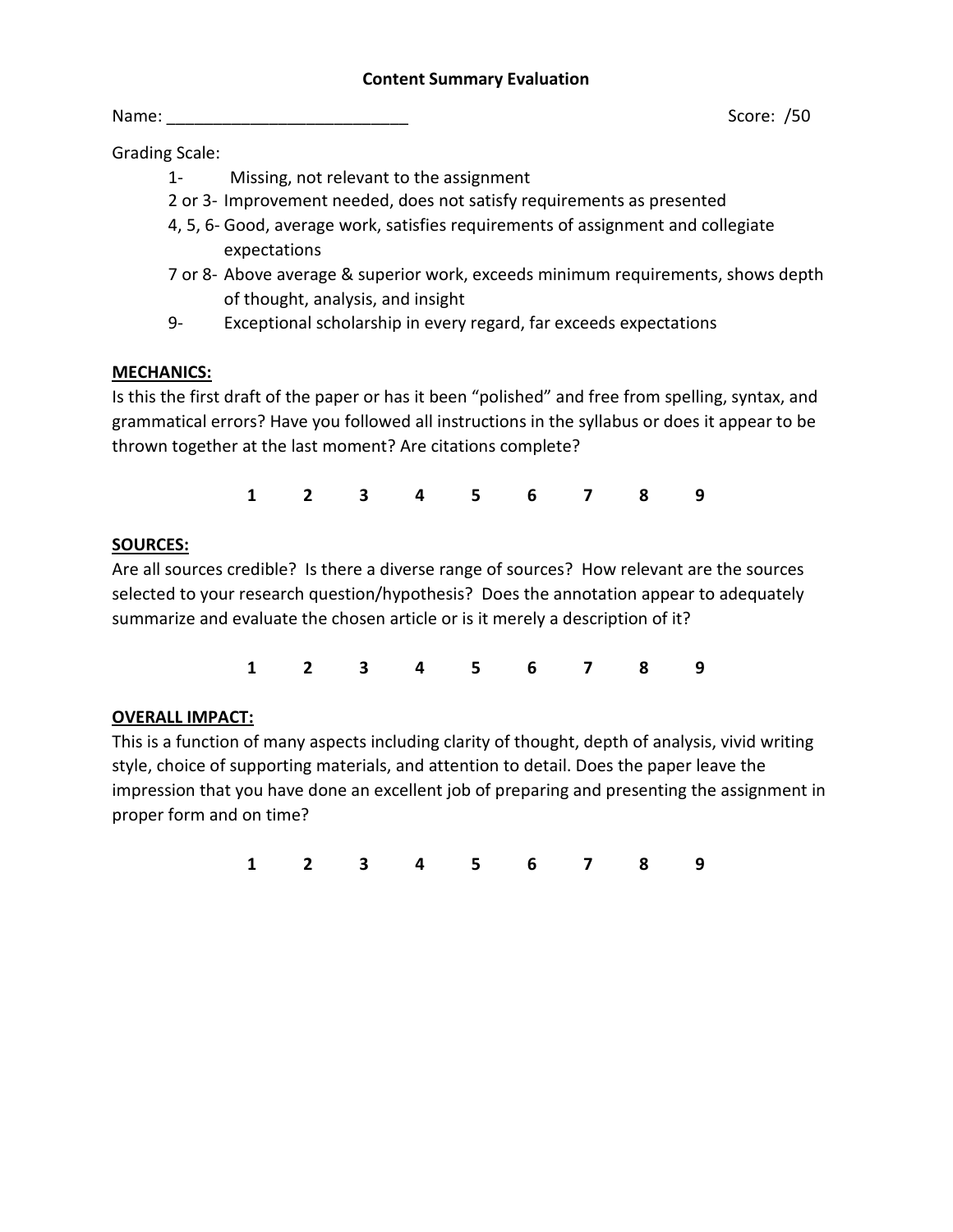## **Content Activation Plan**

Using your Annotated Content Summary, identify training methods that will help you use the content to accomplish each of your instructional objectives. You must use at least two of the methods outlined in Chapter 6 (Lecture, Experiential Activities, or Group Discussion). You should address the following areas:

Identification: What is the "best" training method for this particular content/objective (see pages 141 and 142 for how to develop your answer)?

Activation: Describe in detail how you plan to use the particular method to convey your content. If you are proposing a lecture, for example, how will you create relevance, organize the content, be redundant, use immediacy behaviors, and engage trainees?

## **Training Plan**

So far, you have developed the training content and methods. Now it is time to determine the timing of your module. Using a descriptive, outline, or multicolumn format (see pages 204- 215), draft your training plan. Regardless of the format, the plan must (per page 204) include:

| Objectives              |
|-------------------------|
| <b>Training Content</b> |
| Time                    |
| Method                  |
| <b>Materials</b>        |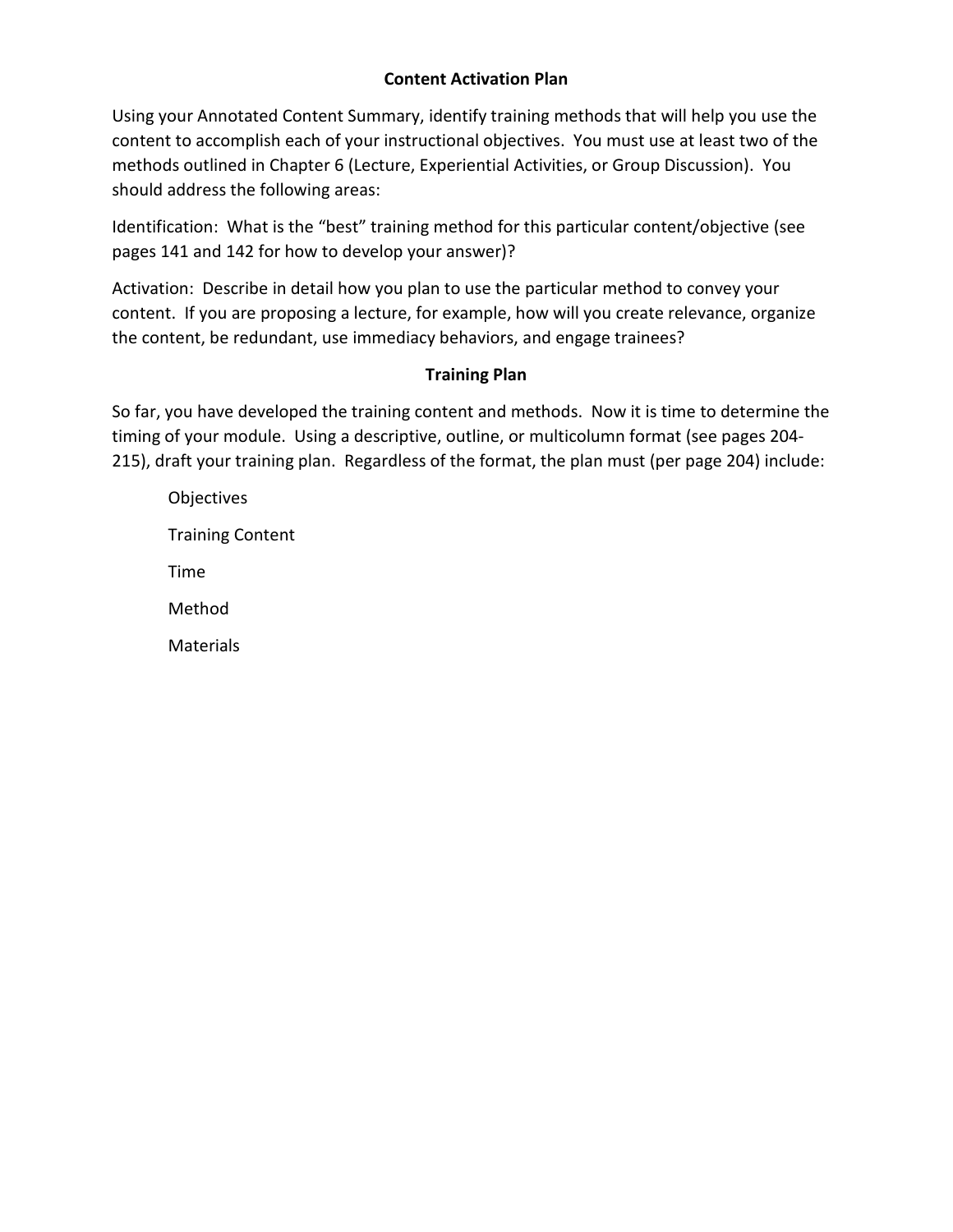#### **Content Activation and Training Plan Evaluation**

Grading Scale:

- 1- Missing, not relevant to the assignment
- 2 or 3- Improvement needed, does not satisfy requirements as presented
- 4, 5, 6- Good, average work, satisfies requirements of assignment and collegiate expectations
- 7 or 8- Above average & superior work, exceeds minimum requirements, shows depth of thought, analysis, and insight
- 9- Exceptional scholarship in every regard, far exceeds expectations

# **MECHANICS:**

Is this the first draft of the paper or has it been "polished" and free from spelling, syntax, and grammatical errors? Have you followed all instructions in the syllabus or does it appear to be thrown together at the last moment? Are citations complete?

|         | 1 2 3 4 5 6 7 8 9 |  |  |  |  |
|---------|-------------------|--|--|--|--|
| I VCIC. |                   |  |  |  |  |

# **ANALYSIS:**

Have you connected your content to multiple activation methods? Do you make the case for why those methods are best/most appropriate? Is the argument grounded in credible sources? Have you described the method using the expectations from your text?

**1 2 3 4 5 6 7 8 9**

# **CONTENT:**

Regardless of the methods you've chosen, is the content high quality? Did you tackle a challenging aspect of your topic or regurgitate what we already know? Are methods well researched, cited, and integrated or just strung together? Does your development show insight and analysis or remain at a surface level?

**1 2 3 4 5 6 7 8 9**

### **OVERALL IMPACT:**

This is a function of many aspects including clarity of thought, depth of analysis, vivid writing style, choice of supporting materials, and attention to detail. Does the paper leave the impression that you have done an excellent job of preparing and presenting the assignment in proper form and on time?

**1 2 3 4 5 6 7 8 9**

Name: 2008 and 2008 and 2008 and 2008 and 2008 and 2008 and 2008 and 2008 and 2008 and 2008 and 2008 and 2008 and 2008 and 2008 and 2008 and 2008 and 2008 and 2008 and 2008 and 2008 and 2008 and 2008 and 2008 and 2008 and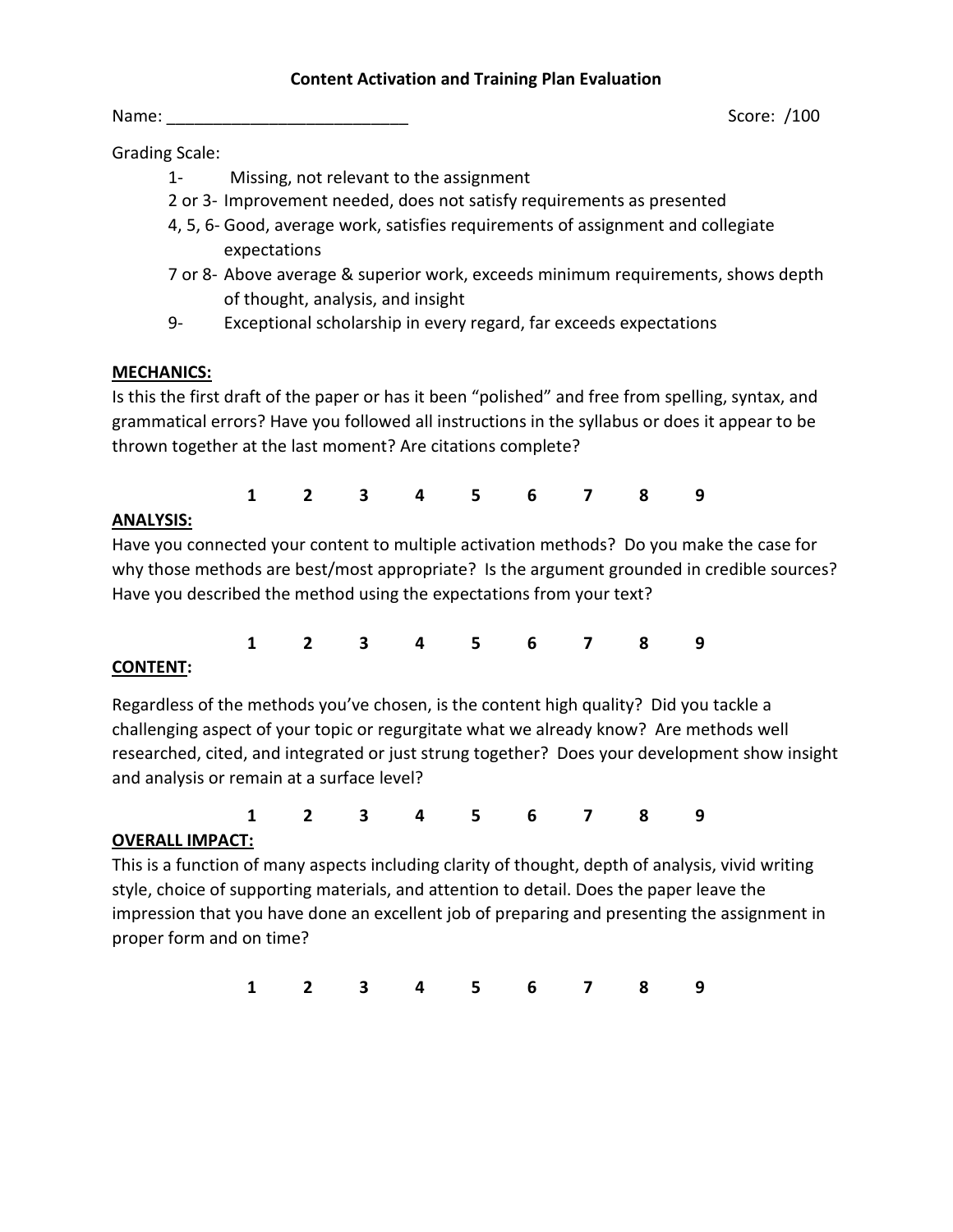#### **Assessments**

Create documents to evaluate the following levels of assessment.

Reaction (to be completed by trainees)

Learning (to be completed by trainees)

Behavior (to be completed by the trainer towards the end of the training)

Results (to be completed by the client and returned to the instructor)

Chapter 11 gives further details on the types of questions and measurement tools you might use. It is difficult during asynchronous assessments for respondents to respond to questions/items that aren't asked. At the same time, respondents are unlikely to offer insightful responses to too many questions. Aim for balance in your assessment design.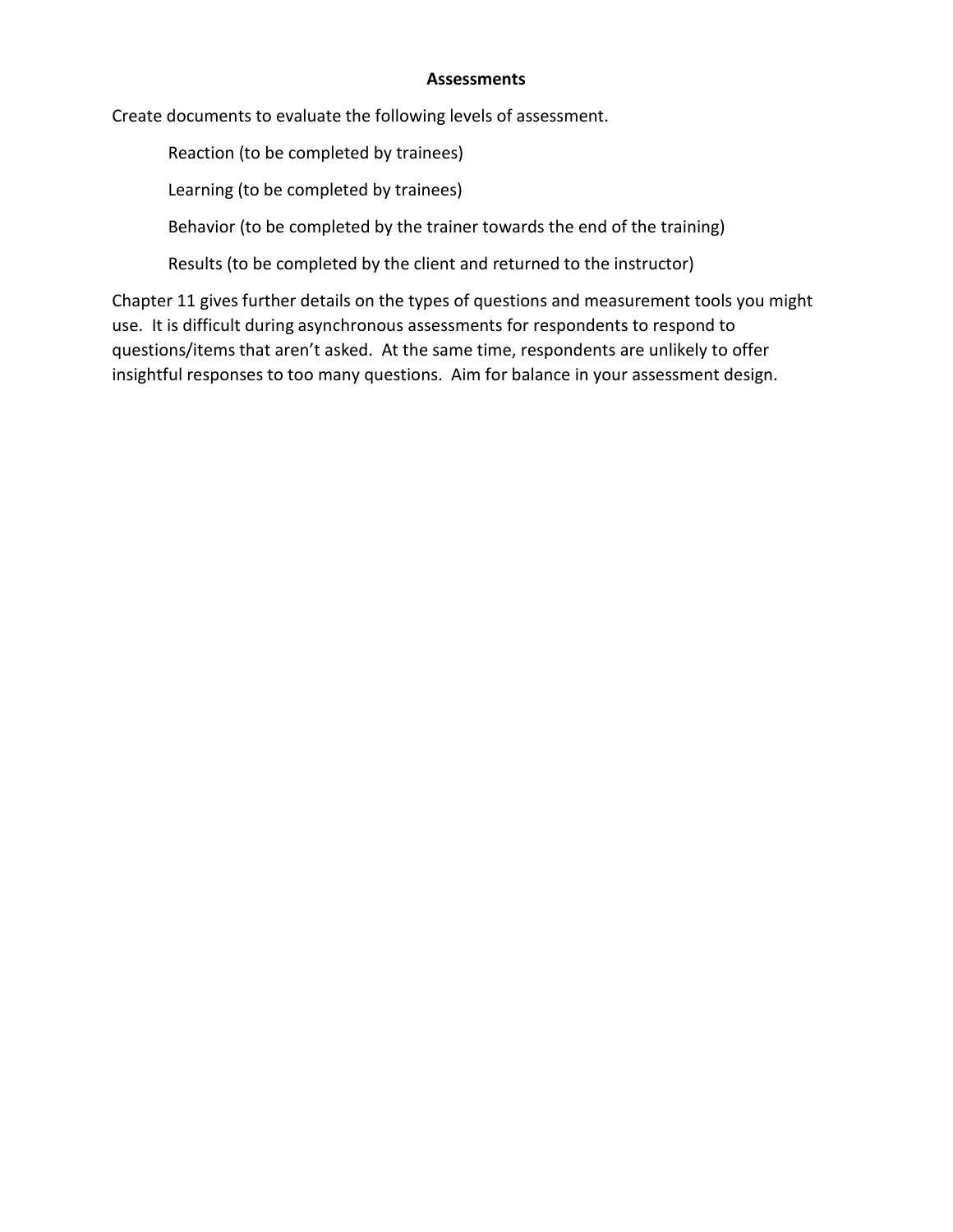Name: \_\_\_\_\_\_\_\_\_\_\_\_\_\_\_\_\_\_\_\_\_\_\_\_\_\_ Score: /25

Grading Scale:

- 1- Missing, not relevant to the assignment
- 2 or 3- Improvement needed, does not satisfy requirements as presented
- 4, 5, 6- Good, average work, satisfies requirements of assignment and collegiate expectations
- 7 or 8- Above average & superior work, exceeds minimum requirements, shows depth of thought, analysis, and insight
- 9- Exceptional scholarship in every regard, far exceeds expectations

# **MECHANICS:**

Is this the first draft of the paper or has it been "polished" and free from spelling, syntax, and grammatical errors? Have you followed all instructions in the syllabus or does it appear to be thrown together at the last moment? Are citations complete?

**1 2 3 4 5 6 7 8 9**

# **ASSESMENT INSTRUMENTS:**

Do the instruments appear valid and reliable? Are issues (variables) carefully identified or is there an unrelated collection of questions? Are responses appropriately noted on the instrument? Have you created an instrument that balances measurement with accessibility?

**1 2 3 4 5 6 7 8 9**

# **OVERALL IMPACT:**

This is a function of many aspects including clarity of thought, depth of analysis, vivid writing style, choice of supporting materials, and attention to detail. Does the paper leave the impression that you have done an excellent job of preparing and presenting the assignment in proper form and on time?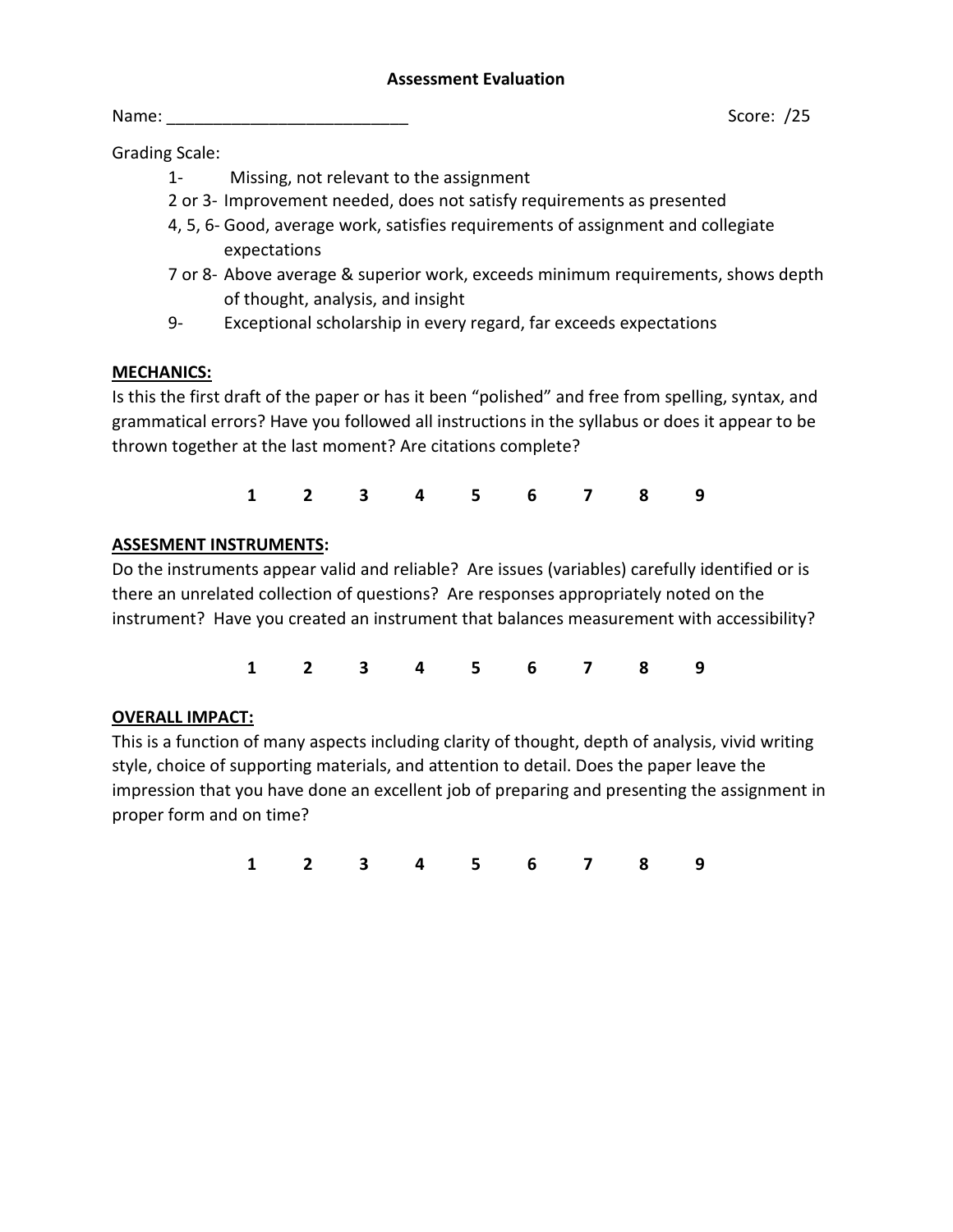## **Experiential Activity/Group Discussion**

You will design a structured exercise suitable to be used as a 15-to 20-minute training activity in class. This does not have to be an original exercise, although it may be if you choose. Use the relevant portions of Chapter 6 as guidelines for preparing a high quality submission. The experiential activity or group discussion must be related to the content of your training project. Do not use any "getting acquainted" activity/icebreaker. Come prepared to present it to the class *as you would to any training group* on the assigned day. Bring the following materials for class members and the instructor:

Summary (one page) containing: name of the activity; source; purpose; estimated time for completion; directions to be given to the participants; materials needed; an idea of the types of things to expect, i.e. "participants will ask you questions—you should be polite, but tell them that they already have all the information they need"; points to cover during debriefing (after the activity); and examples of ways in which the activity might be used (also variations if this is appropriate). Give the summary to me prior to the activity and to class members after the activity is over.

Handouts to give to participants during the actual activity (if needed).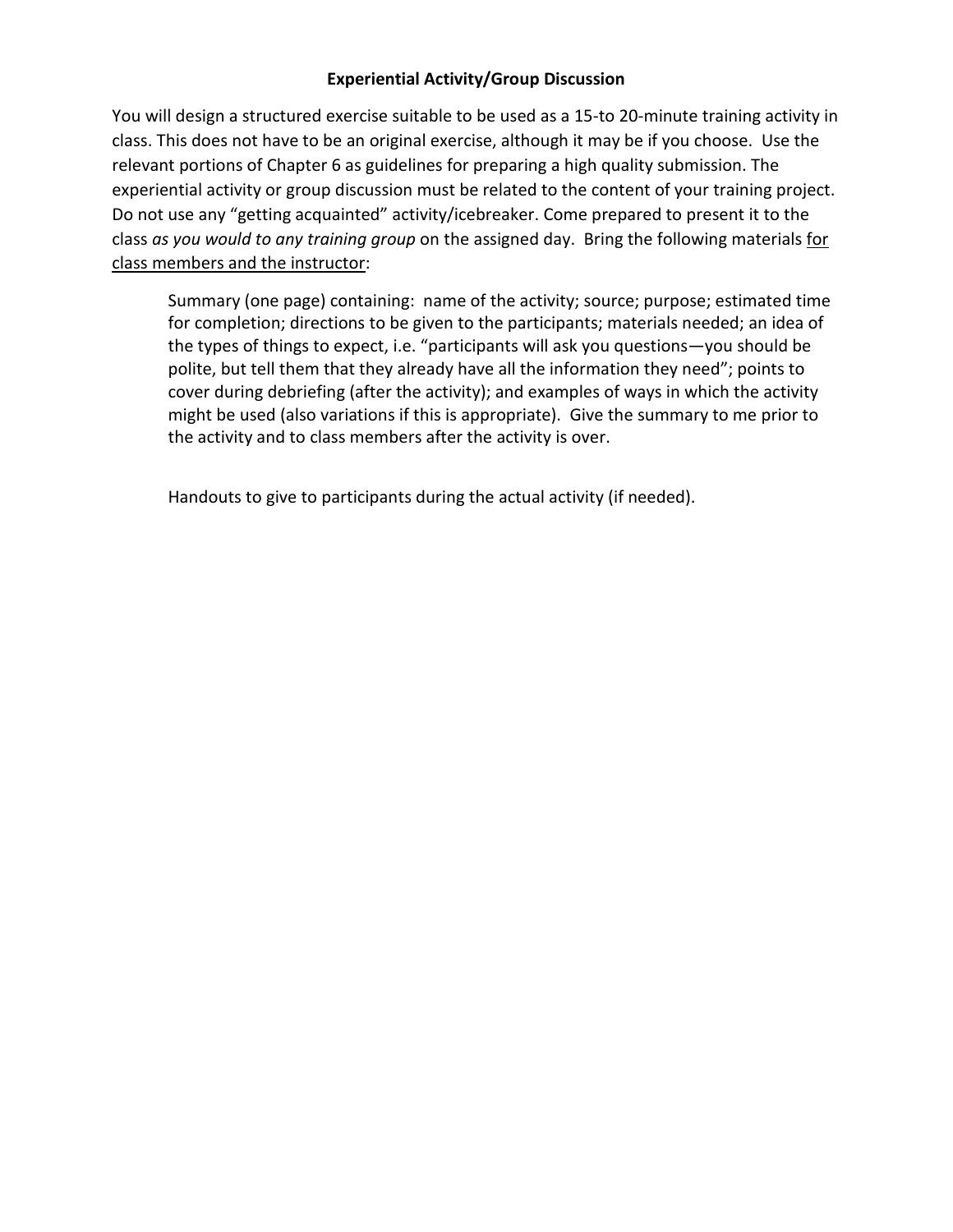#### **Experiential Activity/Group Discussion**

Name: \_\_\_\_\_\_\_\_\_\_\_\_\_\_\_\_\_\_\_\_\_\_\_\_\_\_ Score: /50

Grading Scale:

- 1- Missing, not relevant to the assignment
- 2 or 3- Improvement needed, does not satisfy requirements as presented
- 4, 5, 6- Good, average work, satisfies requirements of assignment and collegiate expectations
- 7 or 8- Above average & superior work, exceeds minimum requirements, shows depth of thought, analysis, and insight
- 9- Exceptional scholarship in every regard, far exceeds expectations

## **INSTRUCTOR'S DIRECTIONS:**

Does the handout and/or instructions follow the suggested format and provide cogent, detailed information that is easy to follow?

|  |  |  | 1 2 3 4 5 6 7 8 9 |  |
|--|--|--|-------------------|--|
|  |  |  |                   |  |

# **PRESENTATION & EXECUTION:**

Did presenter(s) control the learning environment and direct activities or flounder through the exercise? Were all contingencies properly handled? Did presenter(s) appear fluid, knowledgeable, and well rehearsed or unprepared?

**1 2 3 4 5 6 7 8 9**

#### **DEBRIEF OF EXERCISE:**

Did you get your participants involved and talking about the exercise? Was the debrief period comprehensive or rushed? Were debriefing points and discussion questions meaningful and was attention focused on important issues?

|  |  |  | 1 2 3 4 5 6 7 8 9 |  |
|--|--|--|-------------------|--|
|  |  |  |                   |  |

# **OVERALL IMPACT:**

This is always a function of many aspects including clarity of thought, dynamic presentation, choice of exercise, and attention to detail. Does the handout and exercise leave the impression that you have done an excellent job of preparing and presenting the assignment in proper form, on-time, well thought out, and carefully presented?

|  |  |  | 1 2 3 4 5 6 7 8 9 |  |
|--|--|--|-------------------|--|
|  |  |  |                   |  |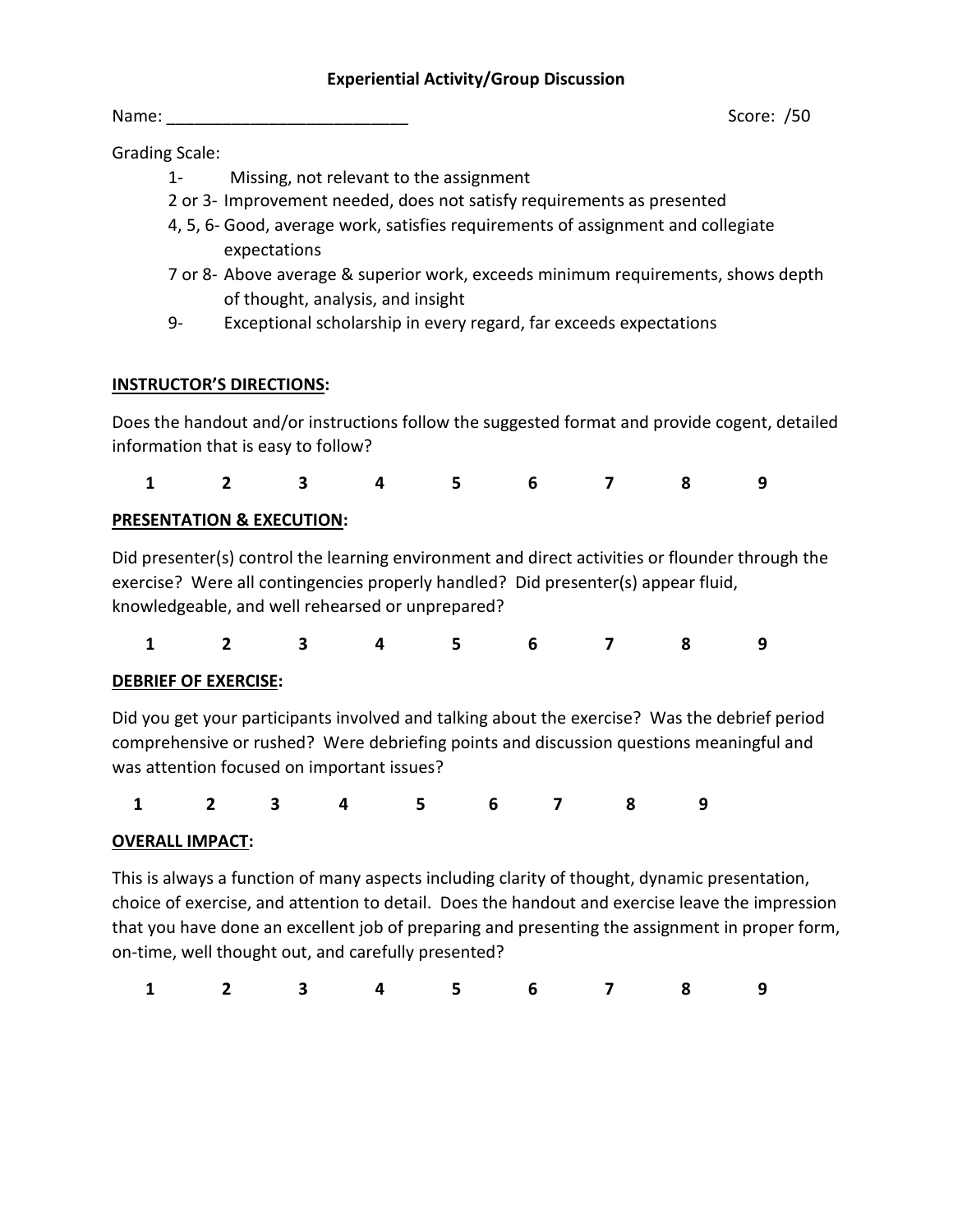### **Participant's Guide, Handouts, and Presentation Aids**

Using the guidelines beginning on page 217, prepare a participant's guide that organizes information in a way that lets you guide the focus and attention of your trainees. The guide should include:

A consistent look and feel throughout the guide (fonts, bullets/numbering, layout, page numbers, references, etc)

Instructions for all activities

Any materials (case studies, surveys, handouts, etc.) that you don't plan to distribute during the training

Include in an appendix all materials (case studies, surveys, handouts, etc.) that will be distributed during or after the training with indication of when it will be distributed. DO NOT submit printed Powerpoint slides space for notetaking in response to this challenge. These handouts will be considered sub-standard by both the person grading this submission and those participating in the training.

In a second appendix, submit a .pdf, .ppt, or .pptx file of your visual aids. If you plan to use a dry erase board, document camera, video, live internet links, or non-visual/multi-sensory aids, please indicate on your slides when those will be used. High quality visual aids are those that:

Serve a single purpose specifically related to a training objective Illustrate the verbal information instead of replacing it "Balanced" slides Use key words or short phrases Use consistent, appropriate fonts and colors Use animations and sound effects sparingly Pace the information appropriately to avoid overwhelming participants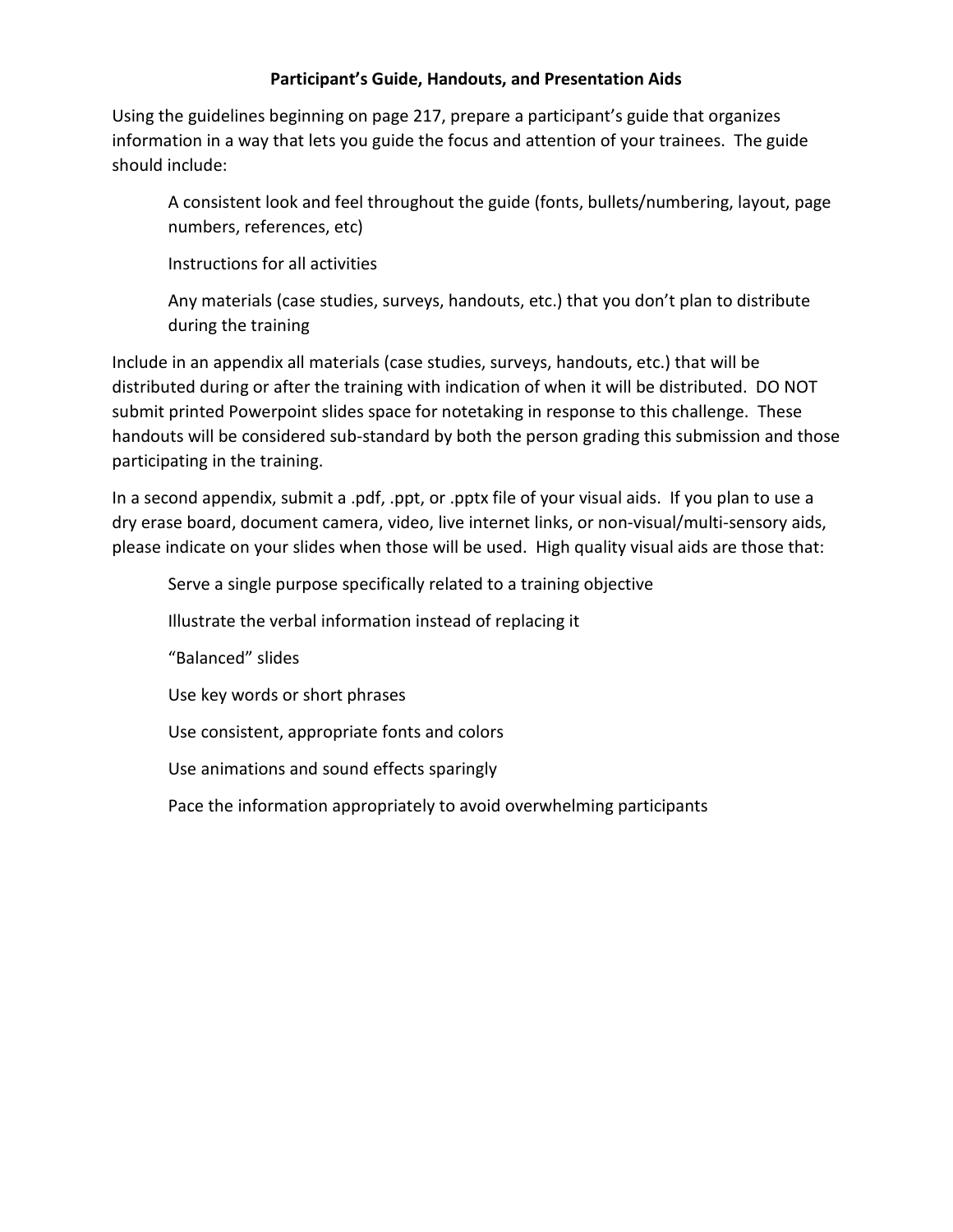#### **Participant's Guide, Handouts, and Presentation Aids Evaluation**

Name: Score: /100

Grading Scale:

- 1- Missing, not relevant to the assignment
- 2 or 3- Improvement needed, does not satisfy requirements as presented
- 4, 5, 6- Good, average work, satisfies requirements of assignment and collegiate expectations
- 7 or 8- Above average & superior work, exceeds minimum requirements, shows depth of thought, analysis, and insight
- 9- Exceptional scholarship in every regard, far exceeds expectations

## **MECHANICS:**

Is this the first draft of the paper or has it been "polished" and free from spelling, syntax, and grammatical errors? Have you followed all instructions in the syllabus or does it appear to be thrown together at the last moment? Are citations complete?

**1 2 3 4 5 6 7 8 9**

## **GUIDE MATERIAL:**

Does the guide contain everything specified in the instructions or are there gaps? Are all components appropriately labeled and explained when necessary? Does the content guide the reader to key information? Does the appendix include directions and handouts for all activities that you've chosen not to include in the guide as well as copies of all presentation aids? Are the presentation aids high quality?

| 1 2 3 4 5 6 7 8 9 |  |  |  |  |  |  |  |  |  |  |
|-------------------|--|--|--|--|--|--|--|--|--|--|
|-------------------|--|--|--|--|--|--|--|--|--|--|

# **OVERALL IMPACT:**

This is a function of many aspects including clarity of thought, depth of analysis, vivid writing style, choice of supporting materials, and attention to detail. Does the paper leave the impression that you have done an excellent job of preparing and presenting the assignment in proper form and on time?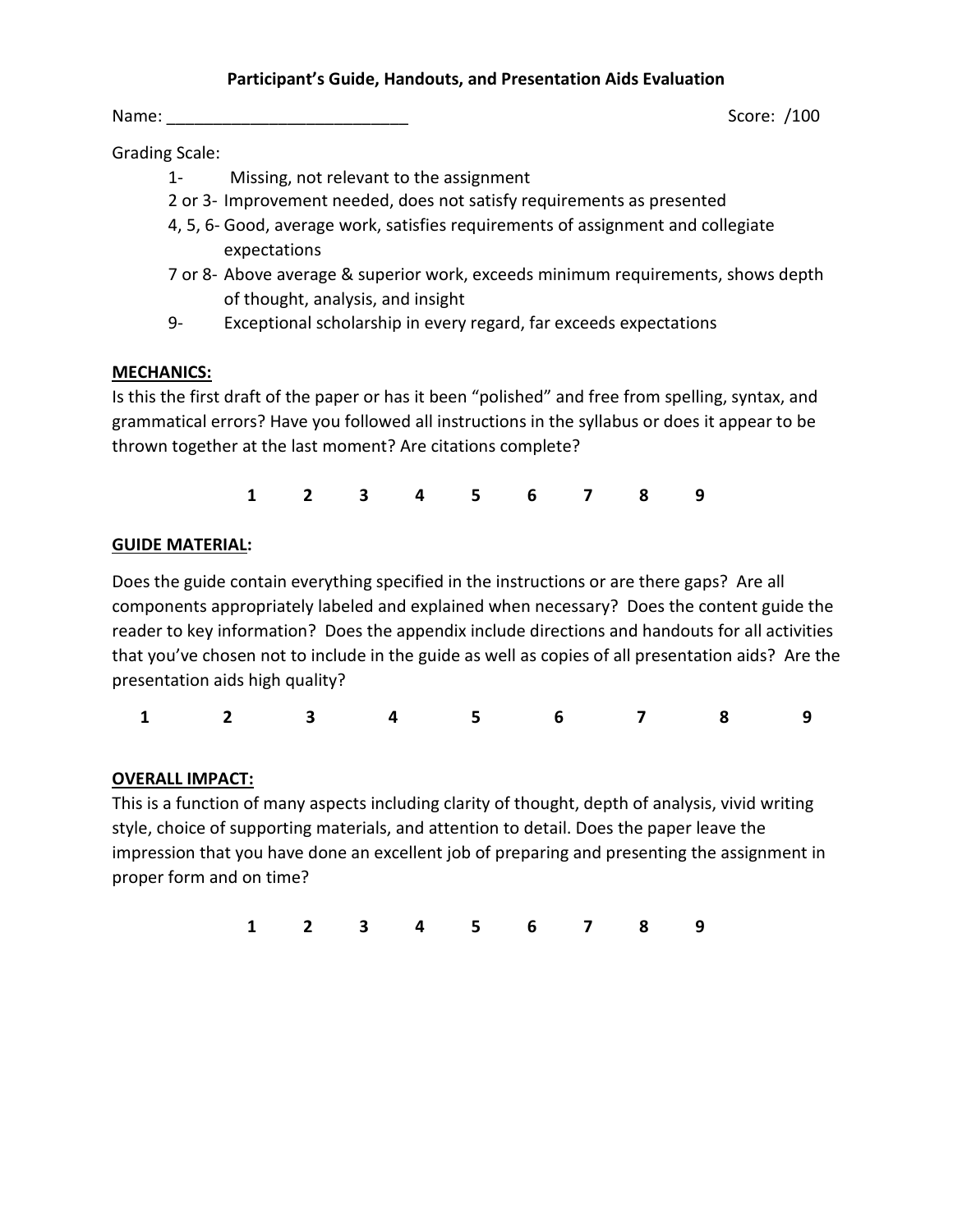#### **Presentation of Training Module**

The following will be due on the day you present:

Trainer's Guide: Detailed lesson and training plan including objectives, methods, audio visual, content outline, etc.

Participant's Guide/Workbook

Assessment instruments (a copy for each class member to be distributed at the end of your session).

USB drive containing or link to the module as an online training (for modules completed in teams)

On your presentation day, you should be prepared to deliver your entire training session but I will select a 20 minutes "chunk" of content for you to perform. You will be responsible for setting up a time to deliver the entire training session to the client and the members of her/his organization before the end of the semester and feedback from the client and trainees will be incorporated into your final grade.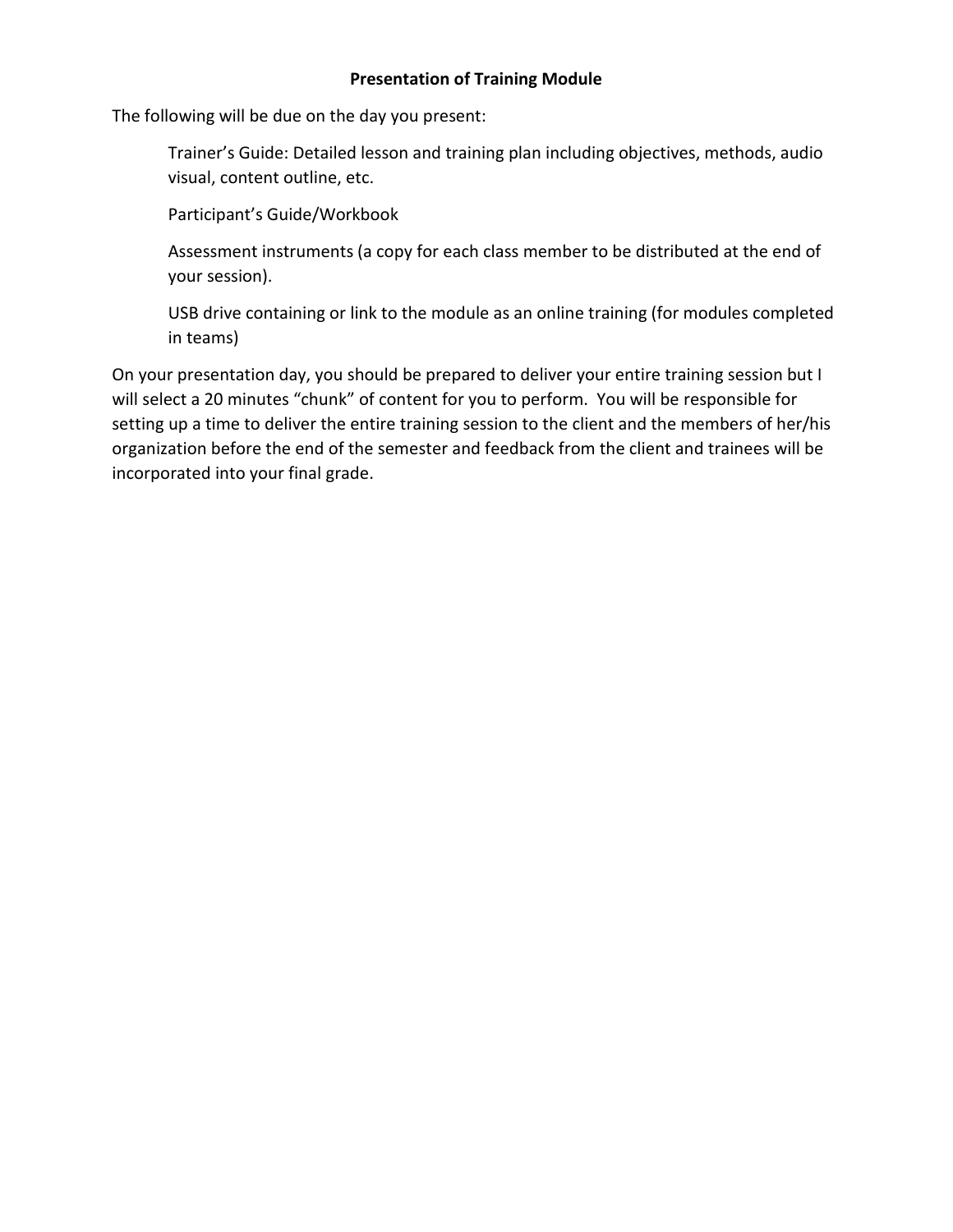## **Presentation Evaluation**

| Name: ________________________                                                                                                                                                                                                                                                                                                                                                                                                                           |              |                |   |                |   |   |                | Score: /50 |   |
|----------------------------------------------------------------------------------------------------------------------------------------------------------------------------------------------------------------------------------------------------------------------------------------------------------------------------------------------------------------------------------------------------------------------------------------------------------|--------------|----------------|---|----------------|---|---|----------------|------------|---|
| <b>Grading Scale:</b><br>Missing, not relevant to the assignment<br>1-<br>2 or 3- Improvement needed, does not satisfy requirements as presented<br>4, 5, 6- Good, average work, satisfies requirements of assignment and collegiate<br>expectations<br>7 or 8- Above average & superior work, exceeds minimum requirements, shows depth<br>of thought, analysis, and insight<br>Exceptional scholarship in every regard, far exceeds expectations<br>9- |              |                |   |                |   |   |                |            |   |
| Introduction/Statement of Objectives                                                                                                                                                                                                                                                                                                                                                                                                                     | $\mathbf{1}$ | $\overline{2}$ | 3 | 4              | 5 | 6 | $\overline{7}$ | 8          | 9 |
| Originality/Creativity                                                                                                                                                                                                                                                                                                                                                                                                                                   | $\mathbf{1}$ | $\overline{2}$ | 3 | $\overline{4}$ | 5 | 6 | $\overline{7}$ | 8          | 9 |
| Performance                                                                                                                                                                                                                                                                                                                                                                                                                                              | $\mathbf{1}$ | $2^{\circ}$    | 3 | 4              | 5 | 6 | $\overline{7}$ | 8          | 9 |
| <b>Quality of Material Presented</b>                                                                                                                                                                                                                                                                                                                                                                                                                     | $\mathbf{1}$ | $\overline{2}$ | 3 | $\overline{4}$ | 5 | 6 | $\overline{7}$ | 8          | 9 |
| Audio/Visual Aids/Power Point                                                                                                                                                                                                                                                                                                                                                                                                                            | $\mathbf{1}$ | $\overline{2}$ | 3 | 4              | 5 | 6 | $\overline{7}$ | 8          | 9 |
| <b>Handouts/Supporting Materials</b>                                                                                                                                                                                                                                                                                                                                                                                                                     | $\mathbf{1}$ | $\overline{2}$ | 3 | 4              | 5 | 6 | $\overline{7}$ | 8          | 9 |
| Class Involvement                                                                                                                                                                                                                                                                                                                                                                                                                                        | $\mathbf{1}$ | $\overline{2}$ | 3 | 4              | 5 | 6 | 7              | 8          | 9 |
| Use of Time                                                                                                                                                                                                                                                                                                                                                                                                                                              | $\mathbf{1}$ | $2^{\circ}$    | 3 | 4              | 5 | 6 | $\overline{7}$ | 8          | 9 |
| <b>Overall Evaluation/Usefulness</b>                                                                                                                                                                                                                                                                                                                                                                                                                     | $\mathbf{1}$ | $2^{\circ}$    | 3 | 4              | 5 | 6 | 7              | 8          | 9 |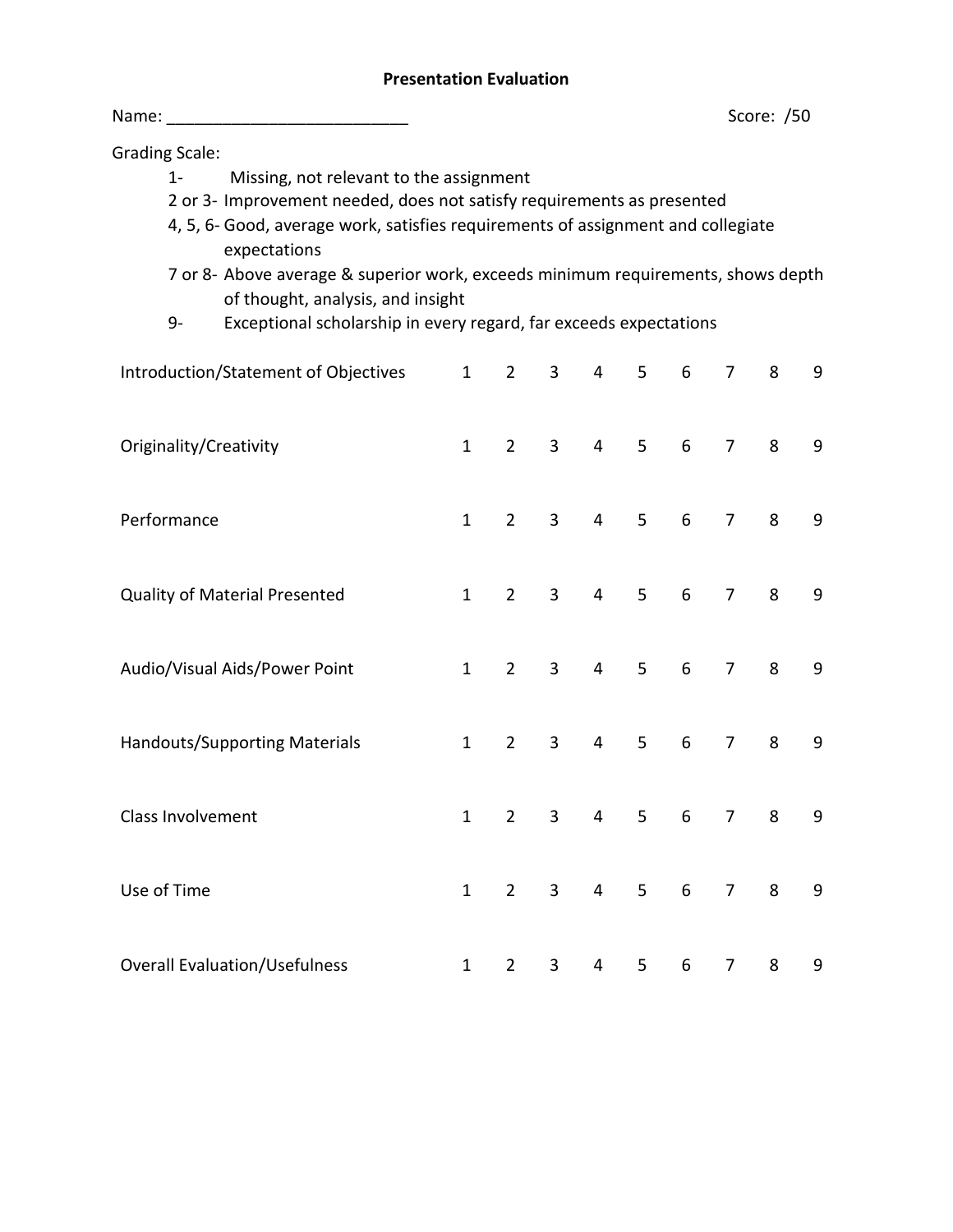## **"Who's Next" Training Proposal**

Now that you've successfully developed a training module, identify a client/organization that may benefit from your expertise and write a cover letter previewing a training using the guidelines beginning on page 297. Submissions must include:

A brief introduction of you and your relevant qualifications (1-2 sentences)

The title and description of your training program (1-2 sentences)

The target audience for your training program (1 sentence)

Learning objectives (2-3 sentences)

A description of the length, methods, space, and equipment your training utilizes (4-5 sentences)

How you assess the learning of attendees (1 sentence)

A budget range for your services (1 sentence)

A return on investment statement providing numerical (stats) or narrative data (quotes) to convey the benefits of your training to the organization.

Your contact information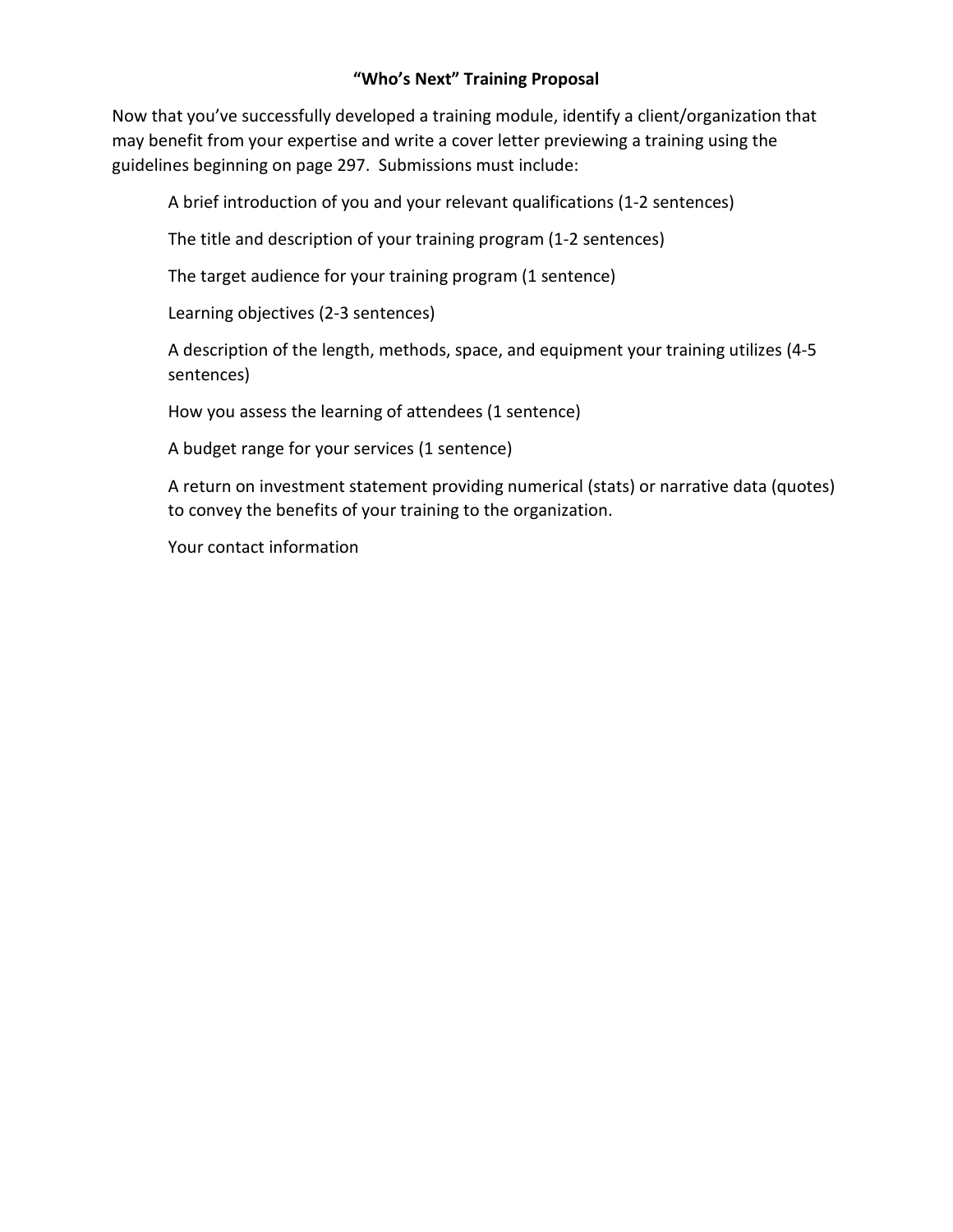#### **Who's Next? Training Proposal Evaluation**

Grading Scale:

- 1- Missing, not relevant to the assignment
- 2 or 3- Improvement needed, does not satisfy requirements as presented
- 4, 5, 6- Good, average work, satisfies requirements of assignment and collegiate expectations
- 7 or 8- Above average & superior work, exceeds minimum requirements, shows depth of thought, analysis, and insight
- 9- Exceptional scholarship in every regard, far exceeds expectations

## **MECHANICS:**

Is this the first draft of the letter or has it been "polished" and free from spelling, syntax, and grammatical errors? Have you followed all instructions in the syllabus or does it appear to be thrown together at the last moment?

**1 2 3 4 5 6 7 8 9**

## **OVERALL IMPACT:**

This is a function of many aspects including clarity of thought, depth of analysis, vivid writing style, and attention to detail. Does the letter leave the impression that you have done an excellent job of preparing and presenting the assignment in proper form and on time? Is it likely to result in a response from the recipient?